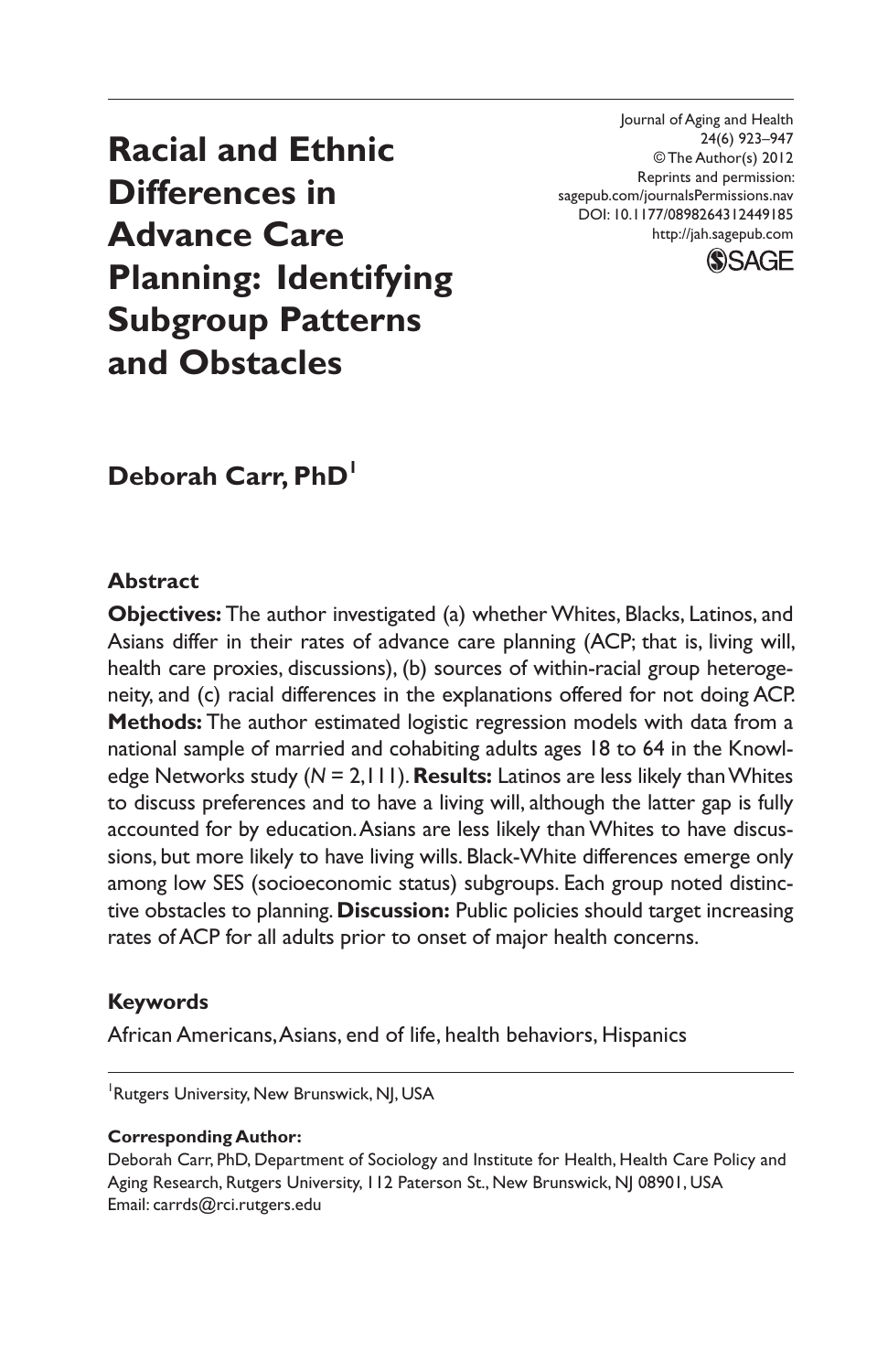At the end of life, most chronically ill persons experience physical discomfort, limited mobility, and impaired cognitive functioning (Field & Cassel, 1997). Patients who are incapacitated and have not previously stated their treatment preferences may receive unwanted, futile, and costly medical interventions, or the withdrawal of treatments they may have desired (Detering, Hancock, Reade, & Silvester, 2010; Silveira, Kim, & Langa, 2010). Difficult decisions about withholding or continuing treatment often fall upon distressed family members who may not know the patient's preferences or may disagree with one another (Breen, Abernathy, Abbott, & Tulsky, 2001).

In response to the financial and emotional costs associated with problematic end-of-life care, policy makers have established practices that enable patients to formally state their treatment preferences when they are still cognitively intact. The Patient Self-Determination Act (PSDA), passed by Congress in 1990, requires that federally funded hospitals and nursing homes give patients an opportunity to complete an advance directive, which comprises a living will and durable power of attorney for health care (DPAHC). A living will is a legal document specifying the treatments a person would like to receive if incapacitated. A DPAHC permits a person appointed by the patient to make health care decisions if the patient is incapable of doing so (i.e., a "proxy"). Living wills and DPAHC appointments have widely recognized limitations (Fagerlin & Schneider, 2004), so health care professionals urge patients to also convey their preferences and values to significant others via informal conversations (Doukas & Hardwig, 2003).

Advance care planning (ACP) is strongly encouraged by practitioners, yet only one third to one half of older Americans make such preparations (Hopp, 2000; Silveira et al., 2010). Furthermore, research consistently documents a sizeable and intransigent Black-White gap in ACP. Studies based on large, nationally representative samples of older adults, including the Health and Retirement Study (Gerst & Burr, 2008; Hopp, 2000) and Asset and Health Dynamics Among the Oldest Old (Hopp & Duffy, 2000) show that Whites are 2 to 3 times as likely as Blacks to have a living will, appoint a DPAHC, and discuss treatment preferences with significant others (see also Degenholtz, Arnold, Meisel, & Lave, 2002). Research on Latinos is sparser, yet most conclude that they are less likely than Whites to do ACP (Carr, 2011a; Eleazer et al., 1996; Muni, Engelberg, Treece, Dotolo, & Curtis, 2011; Smith et al., 2008).

However, studies have not fully explicated why these disparities exist or the extent to which within-racial category differences persist. Furthermore, nearly all studies focus on older adults or chronically ill persons only (see Kwak & Haley, 2005, for review). Practitioners recognize that planning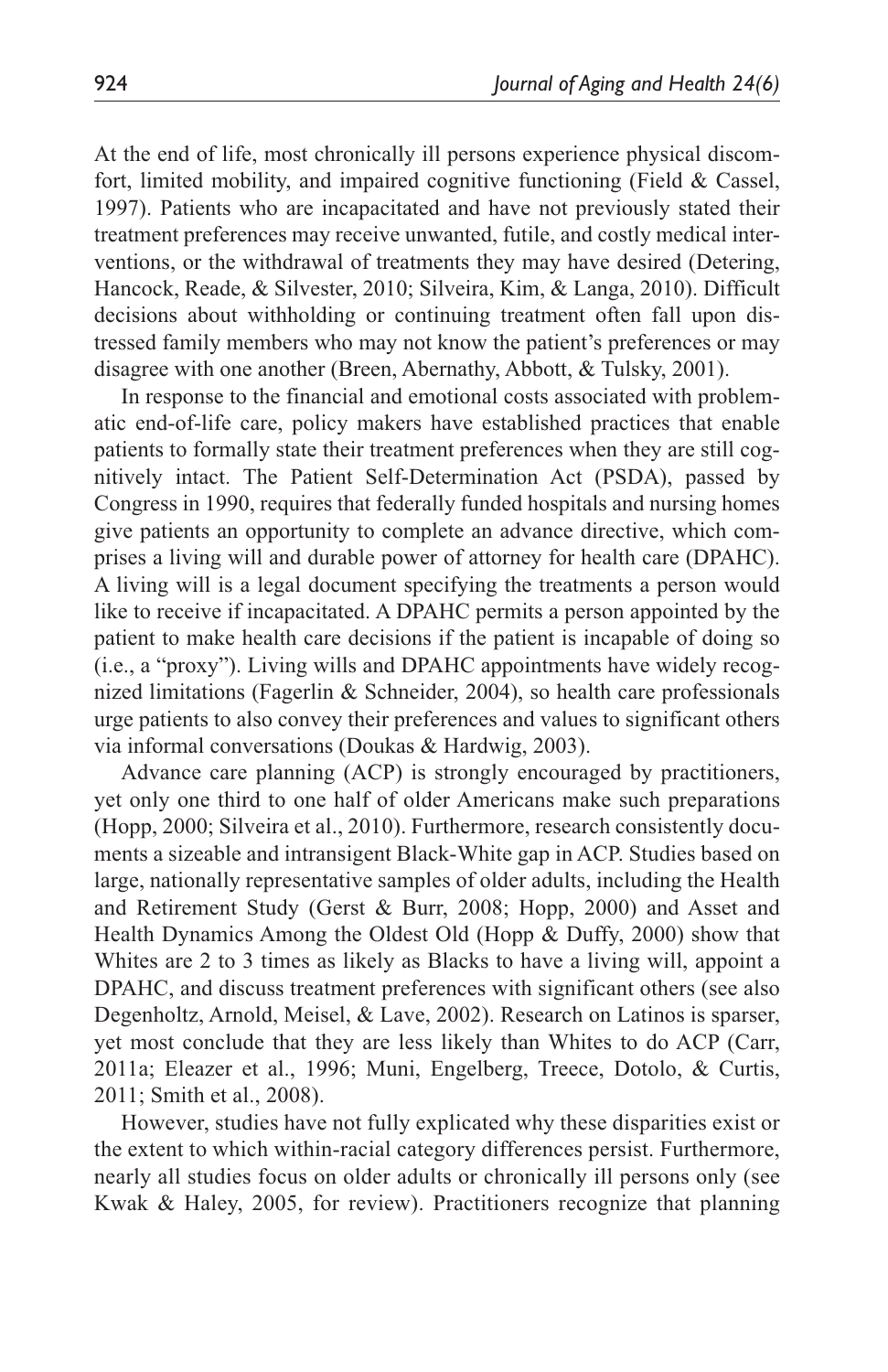done at age 65 or above may be "too late," especially given that Blacks and Latinos (to a lesser extent) are more likely than Whites to have early onset of major health conditions, including hypertension, diabetes, heart disease, Alzheimer's disease, and some forms of cancer (Cowie et al., 1989; Jones & Hall, 2006; Livney et al., 2011; Newman, 2005). As such, it is essential that researchers also explore disparities in and obstacles to ACP among young and midlife adults. Identifying the prevalence of and obstacles to ACP among ethnic minorities will become increasingly important in the future, as the U.S. population grows more diverse. The proportion of the U.S. population that is White is projected to decline from roughly 67% today to 47% in 2050; by contrast, the Asian and Hispanic populations are expected to increase from 5% to 9%, and 14% to 29%, respectively (Passel & Cohn, 2008).

Thus, this study has four goals:

- 1. Evaluate whether White, Black, Latino, and Asian adults aged 18 to 64 differ in their rates of three types of ACP (i.e., living will, DPAHCs, and informal discussions);
- 2. Assess the extent to which these subgroup differences persist net of potential confounds, including demographic, socioeconomic status (SES), and health characteristics;
- 3. Examine whether racial and ethnic differences in ACP are moderated by age, health status, and two aspects of SES: college education and home ownership; and
- 4. Describe racial and ethnic differences in the accounts offered for why one does not engage in each of the three types of planning. Data are from the Knowledge Networks (KN) panel, a large national sample of married and cohabiting adults aged 18 to 64.

# **Background**

Understanding the extent to which ethnic groups differ in their rates of ACP and the reasons for such disparities is an important public health issue. Blacks receive consistently poorer quality health care than Whites over the life course (Smedley, Stith, & Nelson, 2003), including at the end of life (Rhodes & Teno, 2009). For example, among cancer patients who desire aggressive treatments, Blacks are one third as likely as Whites to receive treatments that are consistent with their preferences (Loggers et al., 2009). One possible reason for this disparity is that Whites are more likely to formally articulate their preferences; unstated preferences cannot be heeded. As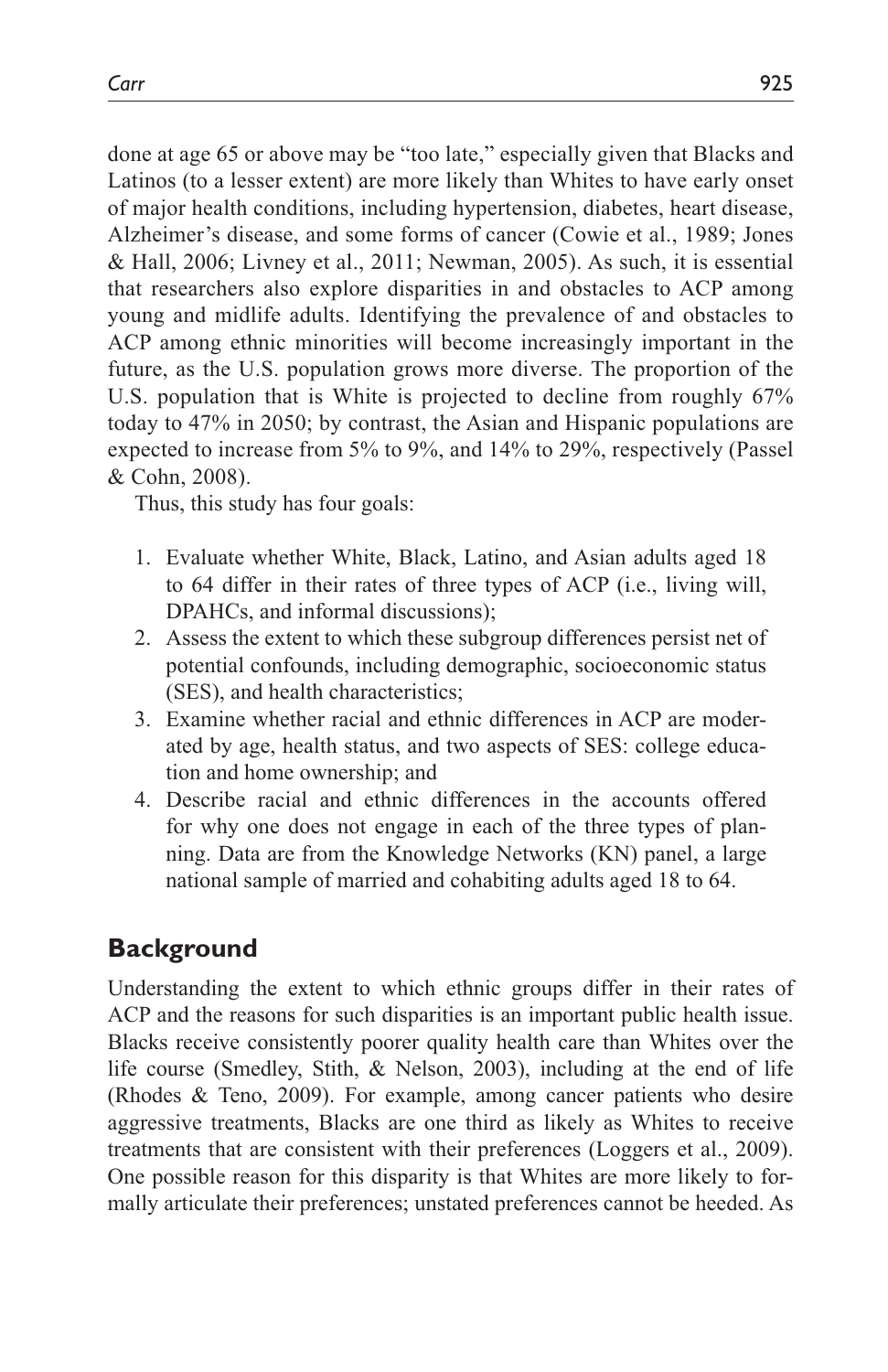Rhodes and Teno (p. 5498) observe, "Preferences are meaningless without the care plan . . . in place to ensure that those wishes are respected."

Mounting research also documents that end of life health care expenditures are considerably higher for Blacks and Latinos relative to Whites (Hanchate, Kronman, Young-Xu, Ash, & Emanuel, 2009; Kelley et al., 2011; Nicholas, Langa, Iwashyna, & Weir, 2011). One analysis of Medicare expenditures in 2001 found that the average cost of care in the past 6 months of life ranged from US\$20,166 among Whites, to US\$26,704 among Blacks, and US\$31,702 among Latinos (Hanchate et al., 2009). Fully 85% of the observed higher costs for Blacks and Hispanics were accounted for by their greater usage of intensive (and costly) invasive treatments. This usage pattern partially reflects preferences, where Blacks and Hispanics are more likely than Whites to desire aggressive treatments (Barnato, Anthony, Skinner, Gallagher, & Fisher, 2009; Kwak & Haley, 2005). However, an additional explanation may be that ethnic minorities are less likely to formally specify those treatments they would like (or not like) at the end of life. In the absence of such formal statements, health care providers typically default to the use of all available treatments (Field & Cassel, 1997). ACP is encouraged precisely so that patients have the opportunity to reject intensive and often futile medical treatments, even if one is mentally incapacitated at the moment the decision is required.

In the past decade, several studies have evaluated potential explanations for ethnic disparities in ACP among older and terminally ill adults. One study of advanced cancer patients found persistent Black-White and Latino-White differences in rates of ACP, and these differences were not explained by clinical or demographic factors, terminal illness acknowledgment, importance of religion, or treatment preferences (Smith et al., 2008). Similarly, an analysis of chart data from 3,000 patients who recently died in hospital intensive care units (ICUs) found that stark racial differences in ACP were not accounted for by sociodemographic characteristics (Muni et al., 2011). By contrast, research based on 305 terminally ill older adults in New Jersey showed that Black-White and Latino-White gaps in the use of formal ACP documents (i.e., living will or DPAHC) were largely explained by Blacks' and Latinos' very low rates of estate planning—an action that often triggers health-related planning. Given Blacks' and Latinos' lower levels of wealth accumulation and lower rates of home ownership relative to Whites, they are less likely to have wills; thus, they do not engage in the action that often triggers formal health-related planning (Carr, 2011b).

Distinctive psychosocial explanations also have been found for Black and Latino older adults; Carr (2011a) found that Latinos' very low rates of DPAHC (compared to living will) usage reflected their view that families as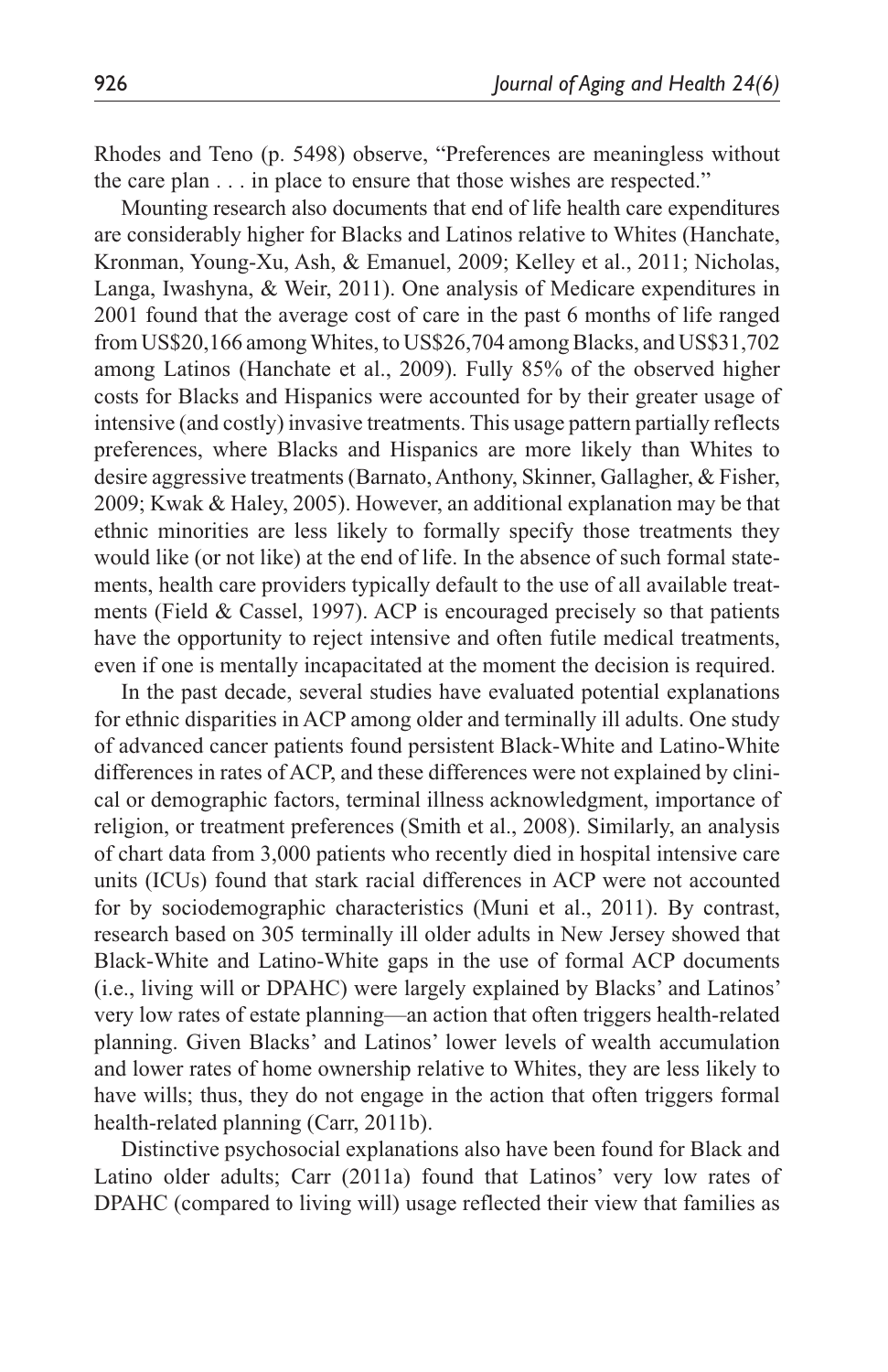a unit—rather than a single appointed individual—should carry out the patient's treatment preferences at the end of life. Small qualitative studies have similarly found that Mexican American families believe that important care decisions should be made by consensus rather than a single individual (Blackhall, Murphy, Frank, Michel, & Azen, 1995; Morrison, Zayas, Mulvihill, Baskin, & Meier, 1998). Among older Blacks, by contrast, low rates of formal and informal ACP were largely accounted for by the belief that death timing is in God's hands (Carr, 2011a).

Although recent studies have started to shed light on the magnitude of and possible explanations for racial disparities in ACP, a number of important research gaps remain. First, nearly all studies focus on current cohorts of old and oldest-old adults who were born during the first three decades of the  $20<sup>th</sup>$ century. This focus partly reflects data availability, where the most widely used data resources for studying patients' ACP are large population-based sample surveys of older adults such as the Health and Retirement Study (Gerst & Burr, 2008; Hopp, 2000) and Asset and Health Dynamics Among the Oldest Old (Hopp & Duffy, 2000). Among these birth cohorts, who entered adulthood prior to the Civil Rights movements of the 1960s, racial and ethnic gaps in education, literacy, income, wealth, home ownership, and access to care are far wider than they are for young and midlife adults today (U.S. Census Bureau, 2006). Ethnic minority status may be confounded with low levels of educational attainment, income, and assets, given historical patterns of race-based stratification in the United States, especially among cohorts who came of age, completed their schooling, and began their work lives in the decades prior to implementation of Federal equal opportunity policies during the Civil Rights era. Studies that do not adjust for these potential confounds may overstate the effect of race and ethnicity on ACP.

Second, ACP research typically focuses on clinical populations who, by design, are seeking care at hospitals (e.g., Smith et al., 2008) or nursing homes (e.g., Degenholtz et al., 2002; Rhodes & Teno, 2009). Institution-based samples may generate disproportionately high estimates of ACP, given that the PSDA (1990) mandates that persons seeking care in federally funded hospitals or nursing homes be offered the opportunity to complete an advance directive.

Third, most studies focus on Black-White and Latino-White contrasts, to a lesser degree. However, relatively few studies examine Asian-White differences. Several small qualitative studies suggest that some Asian cultures believe that discussing unpleasant topics, such as death, will bring such troubles upon one's family (Frank et al., 1998; Kalish & Reynolds, 1981). Furthermore, given that many Asian cultures are patriarchal and hierarchical, formal planning may be done—even in the absence of discussions (Lee,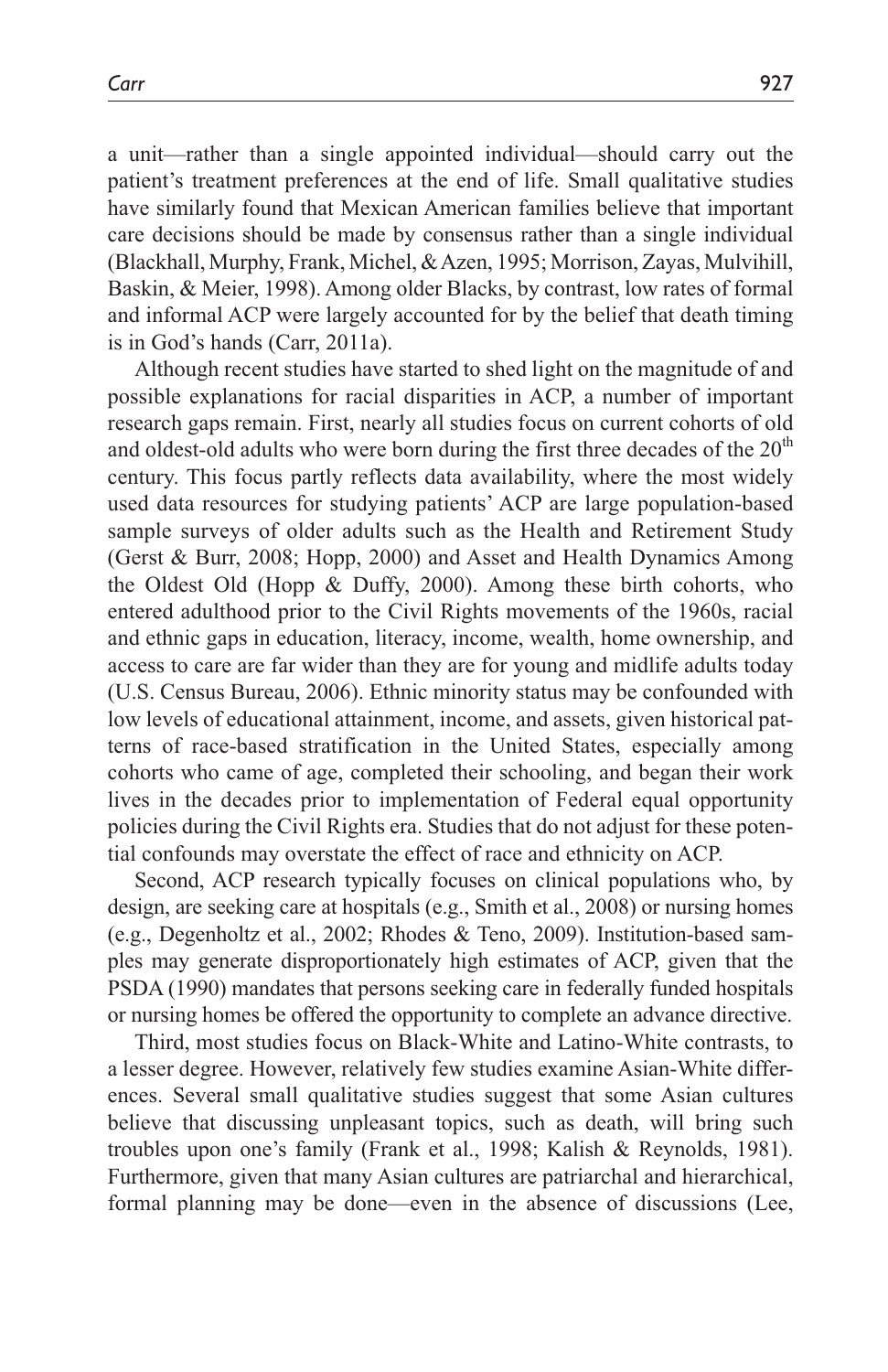2009). One family member, usually the eldest male, is expected to make health care decisions on behalf of family members. Such findings are intriguing and invite further exploration in a large-scale study that can reveal the distinctive ways that race and ethnicity affect both formal and informal preparations for end-of-life care.

Finally, most empirical studies identify post hoc the reasons why one does not engage in planning, by documenting those variables that mediate the statistical association between race and ethnicity and ACP. This strategy is reasonable and well justified; it is important for researchers to identify those factors that account for all or some of the effects of ethnicity on planning. However, an equally valuable approach is to ask individuals directly why they did not engage in ACP. Particular subgroups may name distinctive obstacles and may cite different obstacles for each component of ACP (i.e., living will, DPAHC, and discussions).

I use data from a national sample of more than 2,000 White, Black, Latino, Asian, and multiracial persons aged 18 to 64 to explore differences in two aspects of formal (i.e., living will, DPAHC) and one informal aspect (i.e., discussions) of end-of-life planning. All analyses are controlled for demographic (age, gender), family (marital and parental statuses), SES (income, education, employment status, home ownership) and health (self-rated) characteristics that are correlated with both ACP (e.g., Hopp, 2000) and race and ethnicity (U.S. Census Bureau, 2006). I also conduct moderation analyses to evaluate potential sources of within-race heterogeneity in ACP. First, I explore whether the magnitude of race disparities in ACP differ for midlife versus younger adults, and healthy versus unhealthy participants. These analyses enable me to partially explore cohort differences, given stark changes in the socioeconomic composition of ethnic minority cohorts in recent decades (U.S. Census Bureau, 2006), as well as subgroup differences in the timing and severity of major health conditions (Cowie et al., 1989; Jones & Hall, 2006; Livney et al., 2011; Newman, 2005).

I also evaluate whether the effects of race and ethnicity are moderated by two components of SES: home ownership and educational attainment. Prior research shows that home owners are more likely than non-home owners to do ACP, because they engage in estate planning to protect their financial assets, and then complete advance directives at the same time (Carr, 2011b). Given the strong correlation between race and home ownership (e.g., Keister & Moller, 2000; Oliver & Shapiro, 2006) studies that fail to look at the independent and interactive effects of both variables may overstate the magnitude of the race gap in ACP. I also explore whether the effects of race vary by educational attainment; advanced education is associated with higher literacy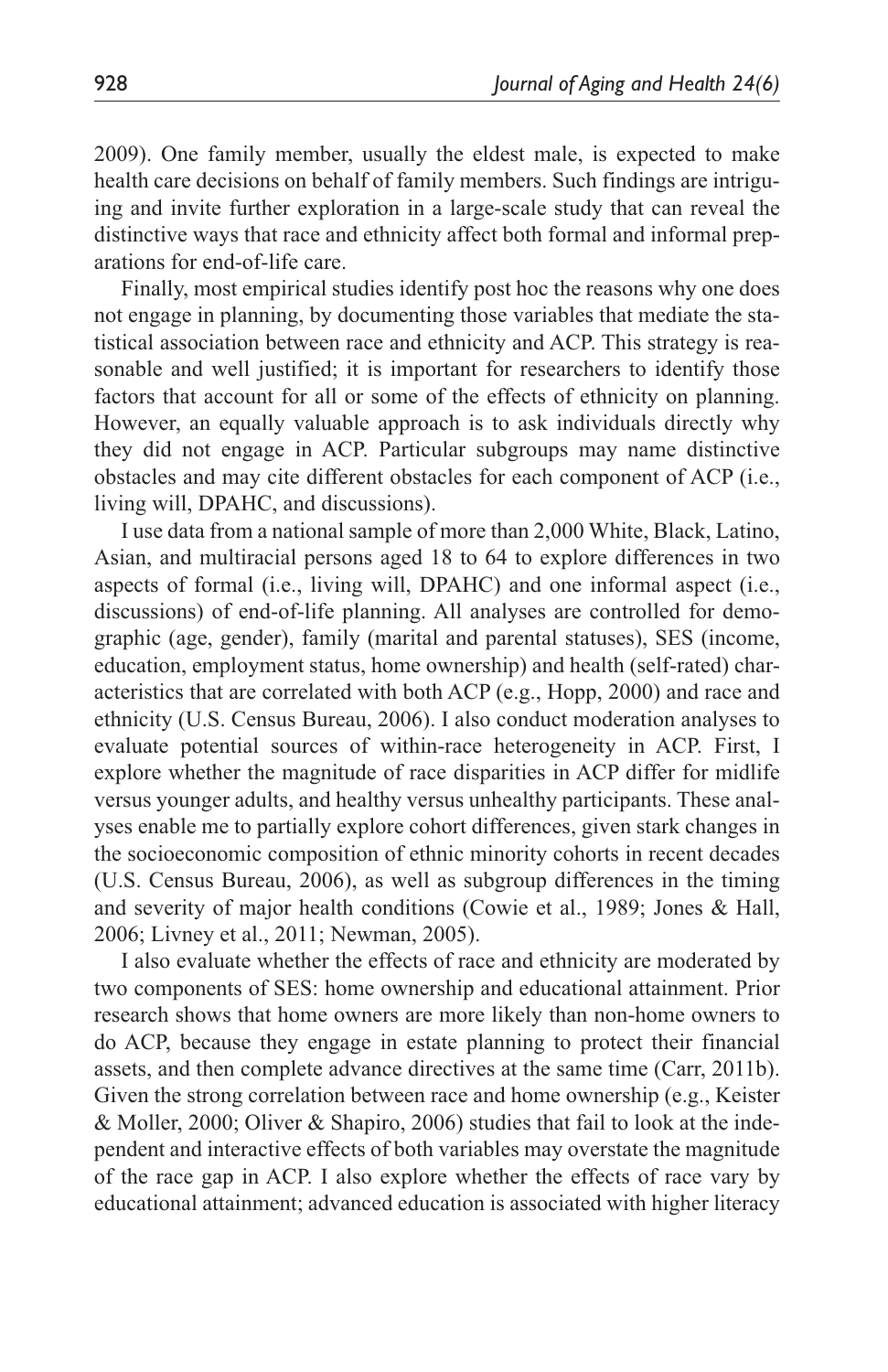rates, greater access to legal and financial professionals who may assist one with their ACP, better quality jobs that carry richer health insurance benefits, and a fuller knowledge of health behaviors and practices (Phelan, Link, & Tehranifar, 2010). Finally, I explore individuals' accounts of why they do not engage in each type of ACP. These reports may enable practitioners to develop targeted interventions that facilitate the use of strategies individuals deem desirable and consistent with their cultural beliefs and practices.

### **Data and Methods**

#### *Sample*

Analyses are based on data from an internet survey conducted by Knowledge Networks (KN), in conjunction with the National Center for Family and Marriage Research (NCFMR) at Bowling Green State University, between July and October 2010. This cross-sectional study included a sample of 2,150 participants between 18 and 64 years of age who belonged to one of 1,075 married or cohabiting heterosexual couples residing in the United States. Seventy percent of the couples were married and 30% were cohabiting.

In 1999, KN established the first online research panel (Knowledge Panel [KP]) that is representative of the U.S. population, using probability-based sampling methods that include computer user and nonuser populations. If the panel members did not have access to the internet, they were provided computer equipment to participate in the study. A recent evaluation found that a survey using the KP was comparable to a nationally representative random digit dial (RDD) telephone survey sample, and the data obtained from the KP internet component were superior to the RDD sample with respect to reliability and validity (Chang & Krosnick, 2009).

Couples in my analytic sample were recruited primarily from the KP. Of the married persons, all participants were in the KP. Of the cohabiting persons, one third of participants were panelists. Two additional sources were used to generate the remaining sample of cohabiting couples: 10% of cohabiting couples include one KP member and one partner who was not on the panel, and the remaining 57% of cohabiting couples comprise two partners recruited through online advertisements (i.e., an off-panel nonprobability sample). This strategy was used so that the final sample would roughly approximate the marital status breakdown of partnered Americans, where married couples significantly outnumber cohabiting couples.

Response rates varied by recruitment method. Recruitment within the panel yielded a 50% response rate from married couples and a 41% response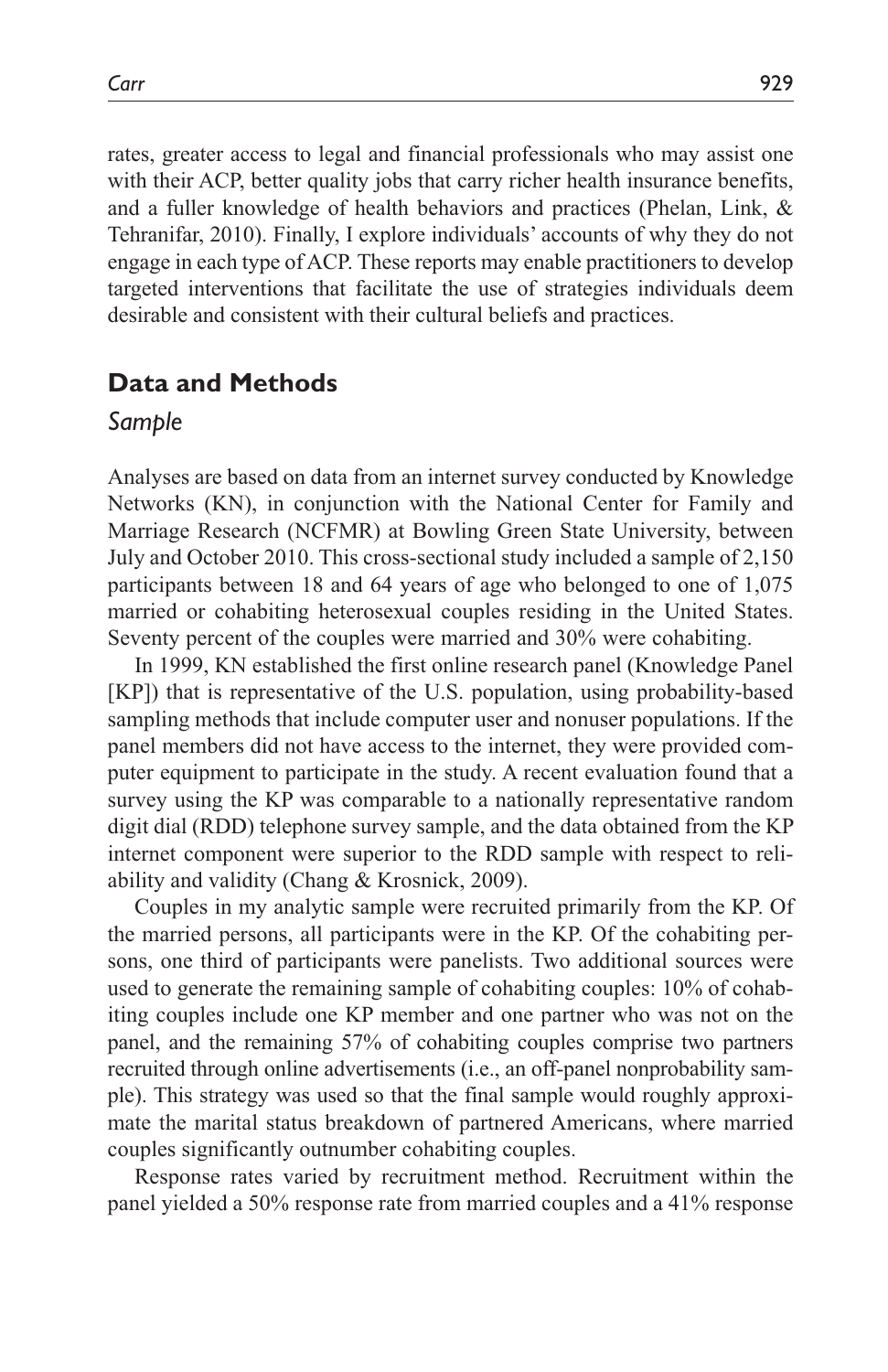rate from cohabiting couples. Response rates are not calculable for the offpanel nonprobability sample because response to the web advertisement is unknown. Because my analysis is focused on individuals rather than couples as the unit of analysis, the data are weighted to account for potential nonindependence of measures (see Moorman & Inoue, 2011, for further detail).

# *Dependent Variables*

Study participants are introduced to the ACP module with the question stem: "We now have some questions about health care planning and decisions that people may make for their end-of-life medical care." *Formal ACP* is assessed with two questions: "Have you made any legal arrangements for someone to make decisions about your medical care if you become unable to make those decisions yourself? This is sometimes called a durable power of attorney for health care," and "Do you have a living will or advance directive? These are written instructions about the type of medical treatment you would want to receive if you were unconscious or somehow unable to communicate." I consider both outcomes separately because prior studies show that ethnic minorities are more likely than Whites to adopt only one of the two strategies (Carr, 2011a). However, rates of overlap are very high at the population level. In the overall KN sample, 87% of persons with a living will also named a DPAHC, and 80% with a DPAHC also have a living will.

*End-of-life discussion* is a dichotomous variable based on the question: "Have you discussed with anyone plans about the types of medical treatment you want or don't want if you become seriously ill in the future?" Those who had had a discussion were coded as 1 and those who had not were coded as 0.

Persons who do not engage in each type of planning are asked their *reasons for not doing so*. They were provided eight closed-ended responses and could endorse as many reasons as applied. Response categories were as given below:

- 1. "I do not believe this measure affects treatment."
- 2. "I have not thought about my treatment preferences."
- 3. "My preferences are already known to others."
- 4. "I did not know this measure existed."
- 5. "I do not know how to go about doing this."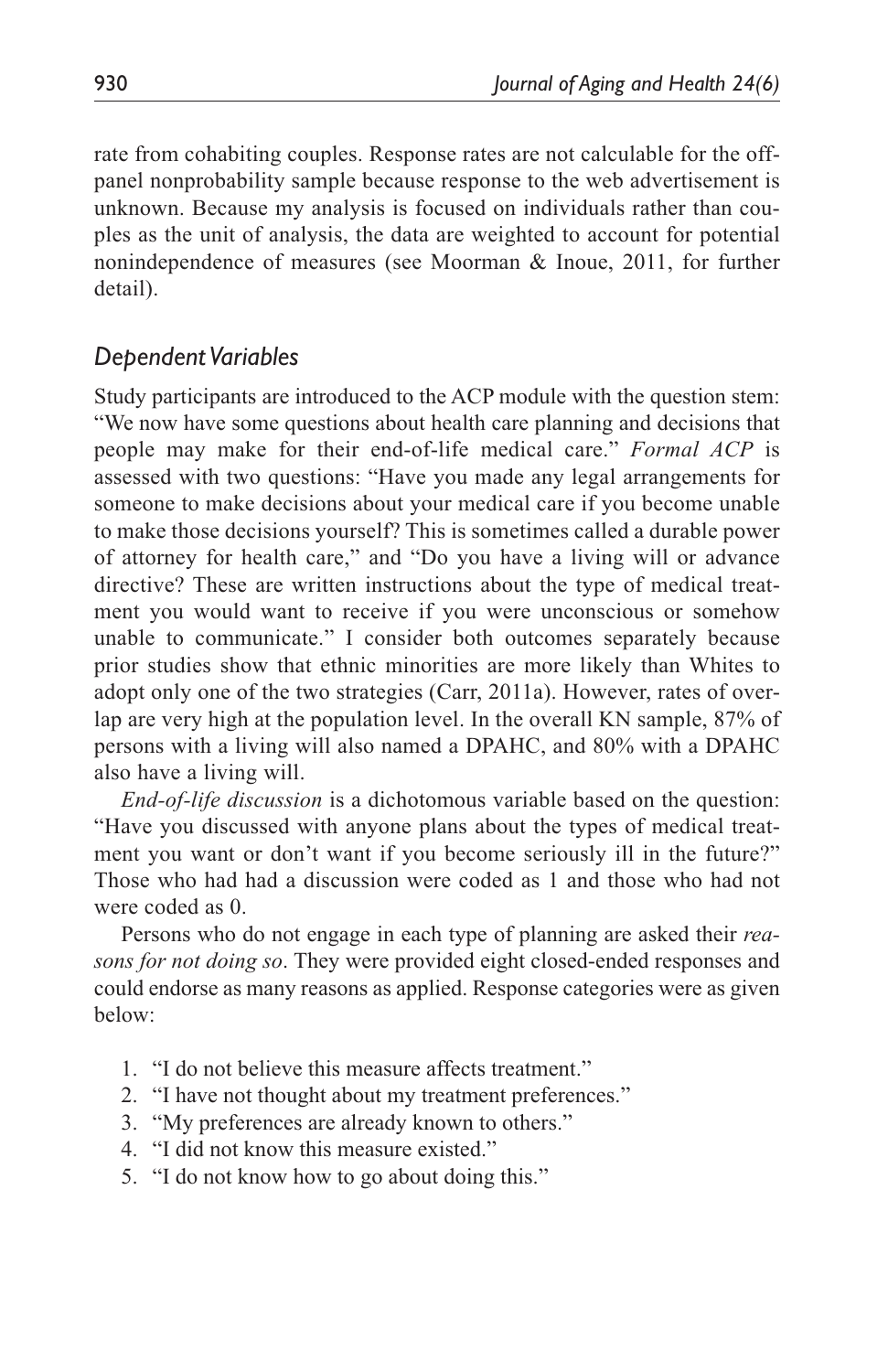- 6. "My health is currently good."
- 7. "I do not want to burden anyone with this responsibility."
- 8. "I do not want to think about dying and illness."

### *Independent Variables*

The key independent variable is *race/ethnicity*; respondents self-identify as non-Hispanic White, non-Hispanic Black, Hispanic/Latino, and Asian. Thirty nine of the original 2,150 respondents self-identified as multiracial; this cell size is too small to conduct sufficiently powered logistic regression analyses; thus. they are dropped from the analytic sample. Preliminary analyses reveal that multiracial persons in the KP do not differ significantly from Whites with respect to their rates of living will completion, DPAHC appointments, or holding end-of-life discussions.

All multivariate analyses are adjusted for demographic, SES, and health characteristics. Demographic characteristics include *age* (in years), *gender*  $(1 = \text{female}, 0 = \text{male})$ , *marital status*  $(1 = \text{cohabiting}, 0 = \text{married})$ , and *parental status* (1 = has children,  $0 =$  does not).

SES characteristics include *employment* (1 = employed, 0 = not), education, income, and *home ownership* (1 = owns home, 0 = not). *Education* refers to the highest level of schooling one has completed: less than high school, high school diploma (reference category), some college, and college degree. *Income* refers to total household income. For the 2% of cases for whom income is missing, I imputed the mean and used a dummy variable to indicate missing data. *Physical health* is assessed with a standard self-rated health measure ("How would you rate your health at the present time?"); fair and poor are coded as 1, and good or better comprise the reference group.

## *Analytic Plan*

Descriptive statistics for all variables, by race and ethnicity are presented in Table 1. I conducted ANOVA (analysis of variance) with post hoc comparisons to identify statistically significant differences between the racial categories. Second, I estimated logistic regression models to identify the extent to which the racial differences in ACP documented in the bivariate analyses persist net of demographic, SES, and health characteristics. Third, I evaluated whether the effects of race and ethnicity on ACP are moderated by age, health, education, and home ownership. Finally, I present descriptive results contrasting the explanations offered by Whites, Blacks, Latinos, and Asians for why they do not engage in each of the three types of ACP.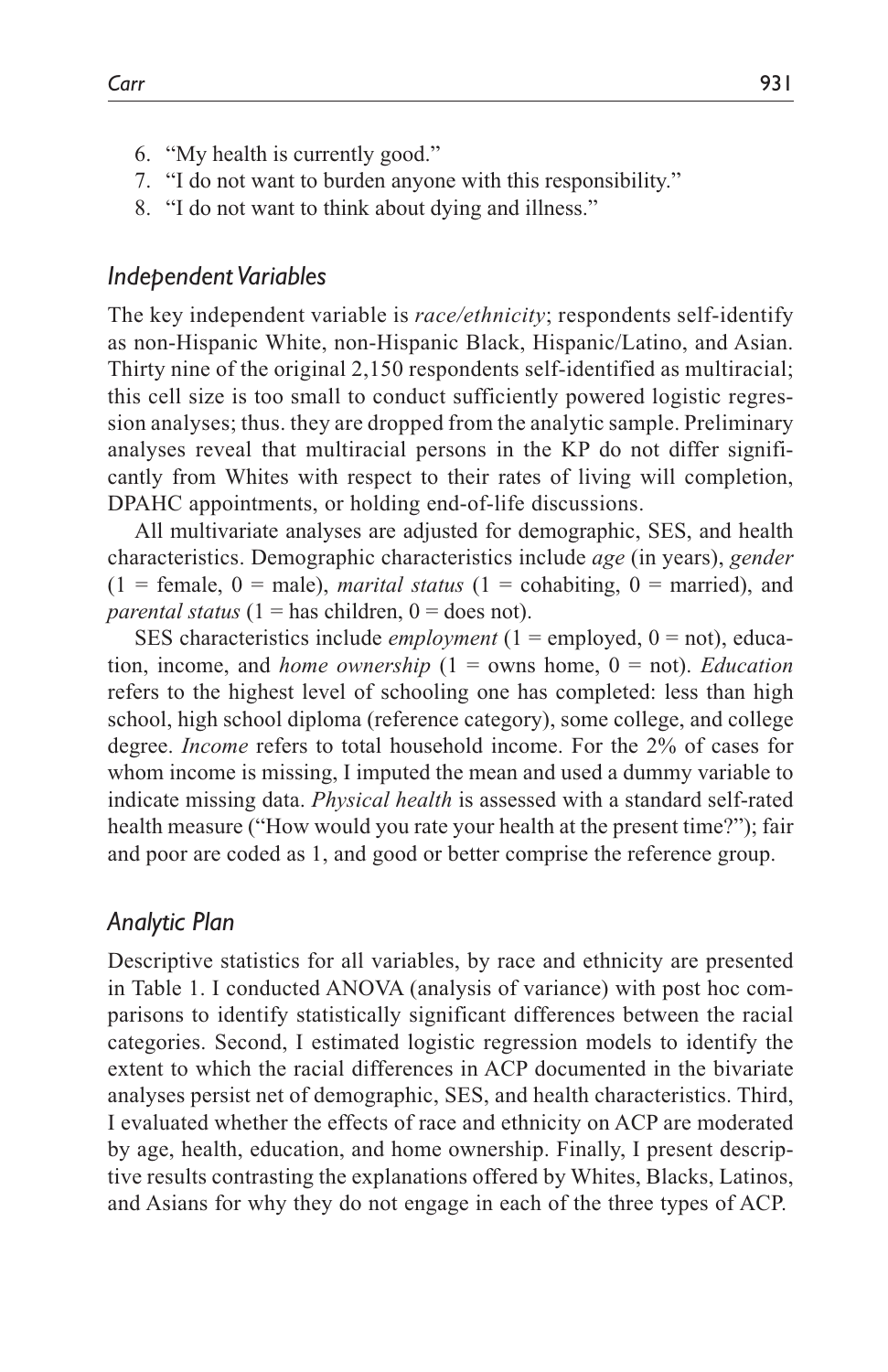|                                     | Total                                                         | White  | <b>Black</b> | Latino | Asian  | <b>F</b> statistic<br>$(df = 3)$ | Significant<br>subgroup<br>differences |
|-------------------------------------|---------------------------------------------------------------|--------|--------------|--------|--------|----------------------------------|----------------------------------------|
| Dependent variables                 |                                                               |        |              |        |        |                                  |                                        |
| Has living will                     | .24                                                           | .25    | .16          | . I 3  | .32    |                                  | 6.72*** WL, BA, AL                     |
| Named DPAHC                         | .27                                                           | .28    | .21          | .17    | .29    | $3.65*$                          | WL                                     |
| Had discussions                     | .57                                                           | .60    | .44          | .37    | .45    |                                  | 16.15*** WB.WA.<br><b>WL</b>           |
| Independent variables               |                                                               |        |              |        |        |                                  |                                        |
| Demographic characteristics         |                                                               |        |              |        |        |                                  |                                        |
| Age (years)                         | 43.18 (11.89) 44.2 (11.7) 30.1 (12.4) 37.4 (11.1) 39.8 (12.2) |        |              |        |        |                                  | 25.19*** WB, WA,<br>WL.                |
| Female                              | .50                                                           | .51    | .42          | .49    | .53    | 1.16                             |                                        |
| Cohabiting                          | .30                                                           | .27    | .69          | .39    | .27    |                                  | 33.05*** WB, WL,<br>BA, BL             |
| Has children                        | .40                                                           | .38    | .42          | .55    | .57    |                                  | 10.37*** WA, WL                        |
| Socioeconomic status                |                                                               |        |              |        |        |                                  |                                        |
| Less than high<br>school            | .054                                                          | .046   | .065         | $\pm$  | .076   | 34.29*                           | WL                                     |
| High school<br>diploma              | .23                                                           | .24    | 25           | .25    | .15    | 1.49                             |                                        |
| Some college                        | .36                                                           | .36    | .48          | .38    | .28    | $3.11*$                          | BA                                     |
| College graduate                    | .35                                                           | .36    | .21          | .26    | .49    |                                  | 8.41*** WB, WA,<br>BA, AL              |
| Total<br>household<br>income        | 68,675                                                        | 70,801 | 49,404       | 58,263 | 71,851 |                                  | 18.17*** WB, WL, BA,<br>AL             |
| Income<br>missing                   | .021                                                          | .02    | .028         | .036   | .00    | 1.59                             |                                        |
| Owns home                           | .71                                                           | .76    | .34          | .55    | .61    |                                  | 44.08*** WB, WA,<br>WL, BA,<br>BL      |
| Currently<br>employed<br>Health     | .70                                                           | .70    | .66          | .72    | .64    | .831                             |                                        |
| Self-rated<br>health, fair/<br>poor | .H                                                            | .H     | .12          | .10    | .13    | .223                             |                                        |
| N                                   | 2111                                                          | 1731   | 107          | 167    | 106    |                                  |                                        |
| ℅                                   | 100                                                           | 82.0   | 5.1          | 7.9    | 5.0    |                                  |                                        |

#### **Table 1.** Descriptive Statistics for All Variables Used in Multivariate Analyses, Knowledge Networks Study, 2010

Note: *N* = 2, I I I . DPAHC = durable power of attorney for health care. Means (and standard deviations) are shown for continuous measures and proportions are shown for categorical measures. ANOVA (analysis of variance) with post hoc tests were conducted to assess subgroup contrasts. Specific contrasts that are statistically significant at the *p <* .05 level are indicated where W = White, B = Black, L = Latino, and A = Asian.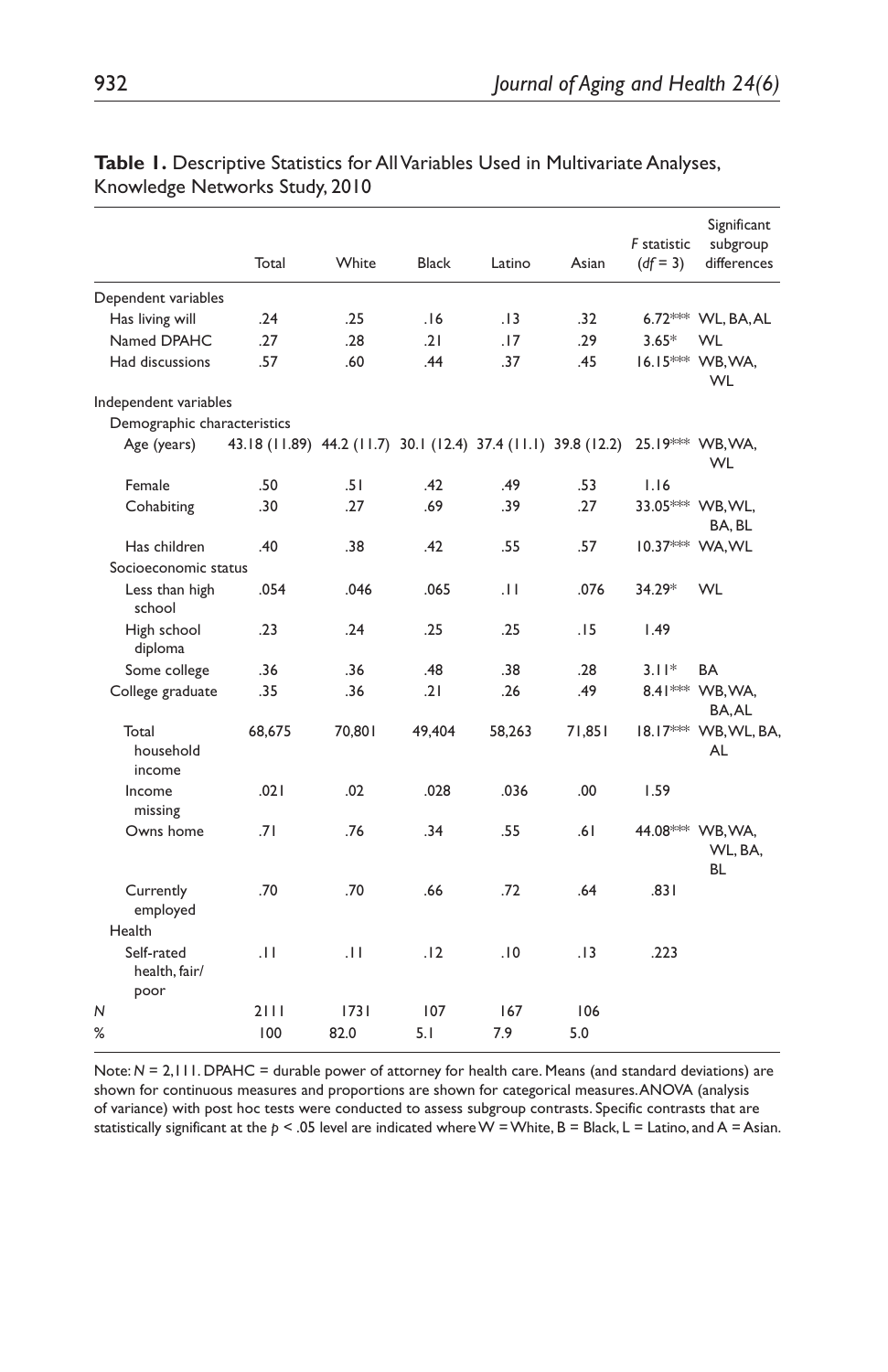# **Results**

#### *Bivariate Analysis*

The descriptive statistics in Table 1 reveal significant racial and ethnic differences in each of the three ACP outcome measures, yet they also point out how rare ACP is in a relatively young and healthy sample of partnered adults. (The mean sample age is 43, and 89% rate their health as "good" or better). Overall, 24% have a living will, and 27% have named a DPAHC. Informal discussions are much more common; 57% have discussed their preferences for end-of-life medical care. The ANOVA analyses reveal that Latinos are significantly less likely than Whites to have a living will (13% vs. 25%) and a DPAHC appointment (17% vs. 28%). Asians are more likely than Hispanics and Blacks (32% vs. 13% and 16%, respectively) to have a living will. A significantly higher proportion of Whites held discussions, relative to Blacks, Latinos, and Asians (60% vs. 44%, 37%, and 45%, respectively).

The sample reveals stark racial differences in marital, parental, and SES, consistent with prior work on race and ethnic differences in family and status attainment processes (e.g., U.S. Census Bureau, 2006). Blacks and Latinos are less likely than Whites and Asians to be married (relative to cohabiting) and also have consistently lower levels of education, household income, and home ownership rates.

### *Multivariate Analysis*

I next evaluate the extent to which the race and ethnic differences in ACP, as shown in Table 1, persist when a range of potential explanatory factors are controlled. I estimated a series of nested models, where I sequentially controlled for demographics, family statuses, SES factors, and health. The White-Latino gap in DPAHC appointments was wholly accounted for after entering the first block of demographic characteristics. Although the baseline (unadjusted model) showed that Latinos had 55% the odds of Whites of appointing a DPAHC, that effect is no longer significant after age and gender are controlled. This pattern likely reflects the significantly younger mean age of Latinos versus Whites in the sample (37 vs. 44 years, *p <* .001), as young people are less likely to engage in ACP. I do not present models for the outcome of DPAHC because I did not find statistically significant ethnic differences in the adjusted models. The logistic regression models, presented in Table 2, show that some racial and ethnic differences in living will use and discussions persist, though these attenuate in the fully adjusted models. I present only the fully adjusted models for living will (left-hand column) and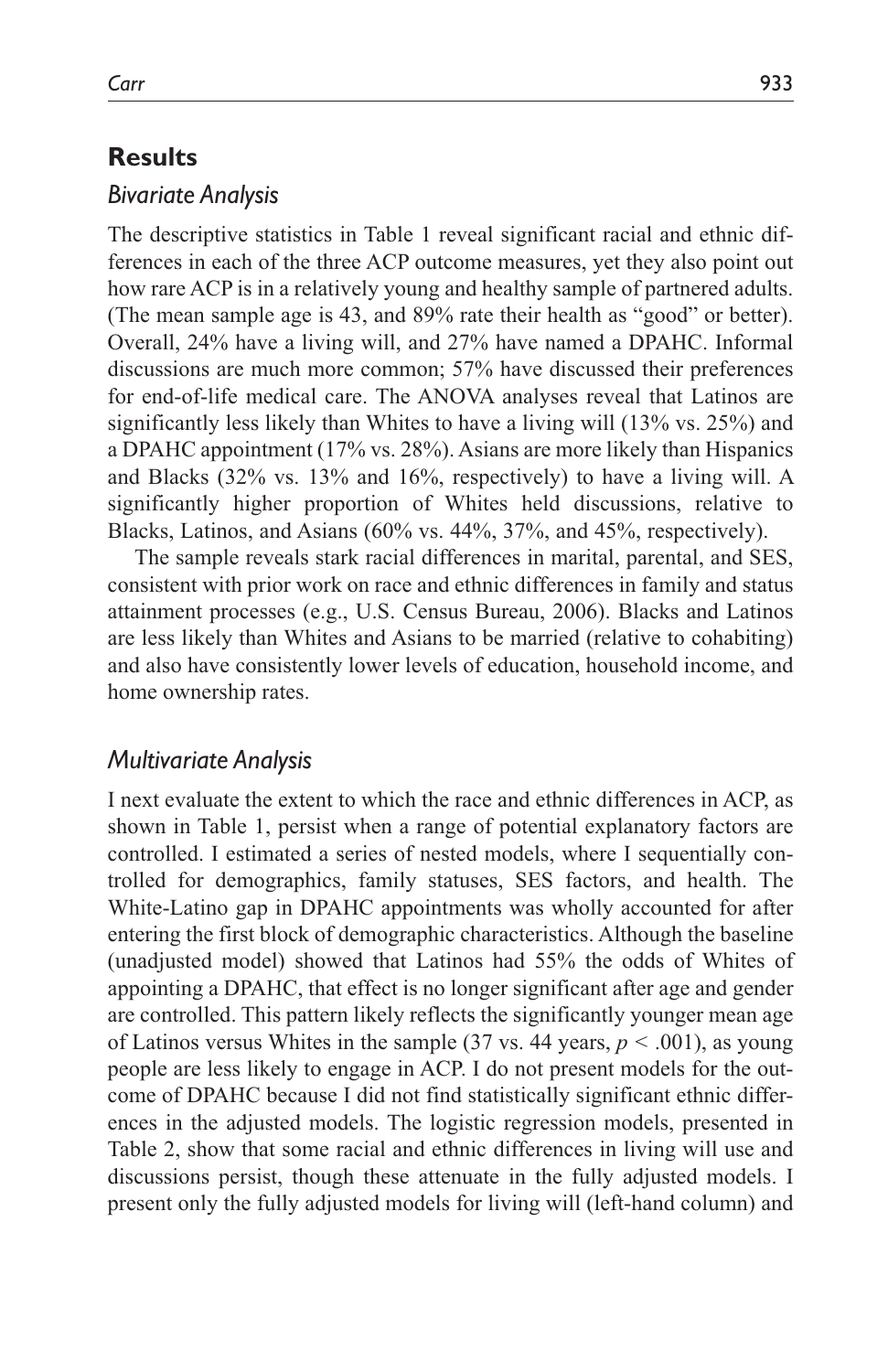|                              | Has living will<br>(odds ratio) | <b>Discussed</b><br>preferences (odds ratio) |
|------------------------------|---------------------------------|----------------------------------------------|
| <b>Black</b>                 | 0.89                            | $0.72*$                                      |
| Latino                       | 0.73                            | $0.53***$                                    |
| Asian                        | $1.56*$                         | $0.58***$                                    |
| Demographic characteristics  |                                 |                                              |
| Age (years)                  | $1.06***$                       | $1.03****$                                   |
| Female                       | 0.94                            | 1.14                                         |
| Cohabiting                   | 0.86                            | 0.83                                         |
| Has children                 | 1.18                            | 0.98                                         |
| Socioeconomic status         |                                 |                                              |
| Less than high school        | 0.84                            | 0.77                                         |
| Some college                 | 1.38                            | 1.09                                         |
| College graduate             | 2.88 ***                        | 1.16                                         |
| Total household income       | $1.001***$                      | $1.001***$                                   |
| Income missing               | $0.35 +$                        | 0.58                                         |
| Owns home                    | 0.97                            | 1.06                                         |
| Currently employed           | 1.05                            | $0.76**$                                     |
| Health                       |                                 |                                              |
| Self-rated health, fair/poor | $1.56*$                         | $1.35***$                                    |
| Chi-square (df)              | 257.89 (15)                     | 167.11(15)                                   |
| Nagelkerke pseudo $R^2$      | 0.172                           | 0.102                                        |

**Table 2.** Logistic Regression Models Predicting the Odds of Having a Living Will and Holding End-of-Life Discussions, by Race and Ethnicity; Demographic, Socioeconomic, and Health Characteristics; Knowledge Networks Panel

Notes: *N* = 2,111. \**p <* .10. \*\**p <* .05. \*\*\**p <* .01. \*\*\*\**p <* .001.

discussions (right-hand column), although I describe results for the nested models.

The baseline model (not shown), like the descriptive statistics, reveals that Blacks (OR =  $0.55$ ,  $p < .05$ ) and Latinos (OR =  $0.45$ ,  $p < .001$ ) are less likely and Asians ( $OR = 1.39$ ,  $p < 0.10$ ) more likely than Whites to have a living will. The Black-White difference is no longer statistically significant after age is controlled, reflecting the lower age of Blacks than Whites in the sample. By contrast, the large gap between Whites and Hispanics, where Hispanics are about half as likely as Whites to have a living will, is no longer statistically significant after educational attainment is controlled. Asians' greater likelihood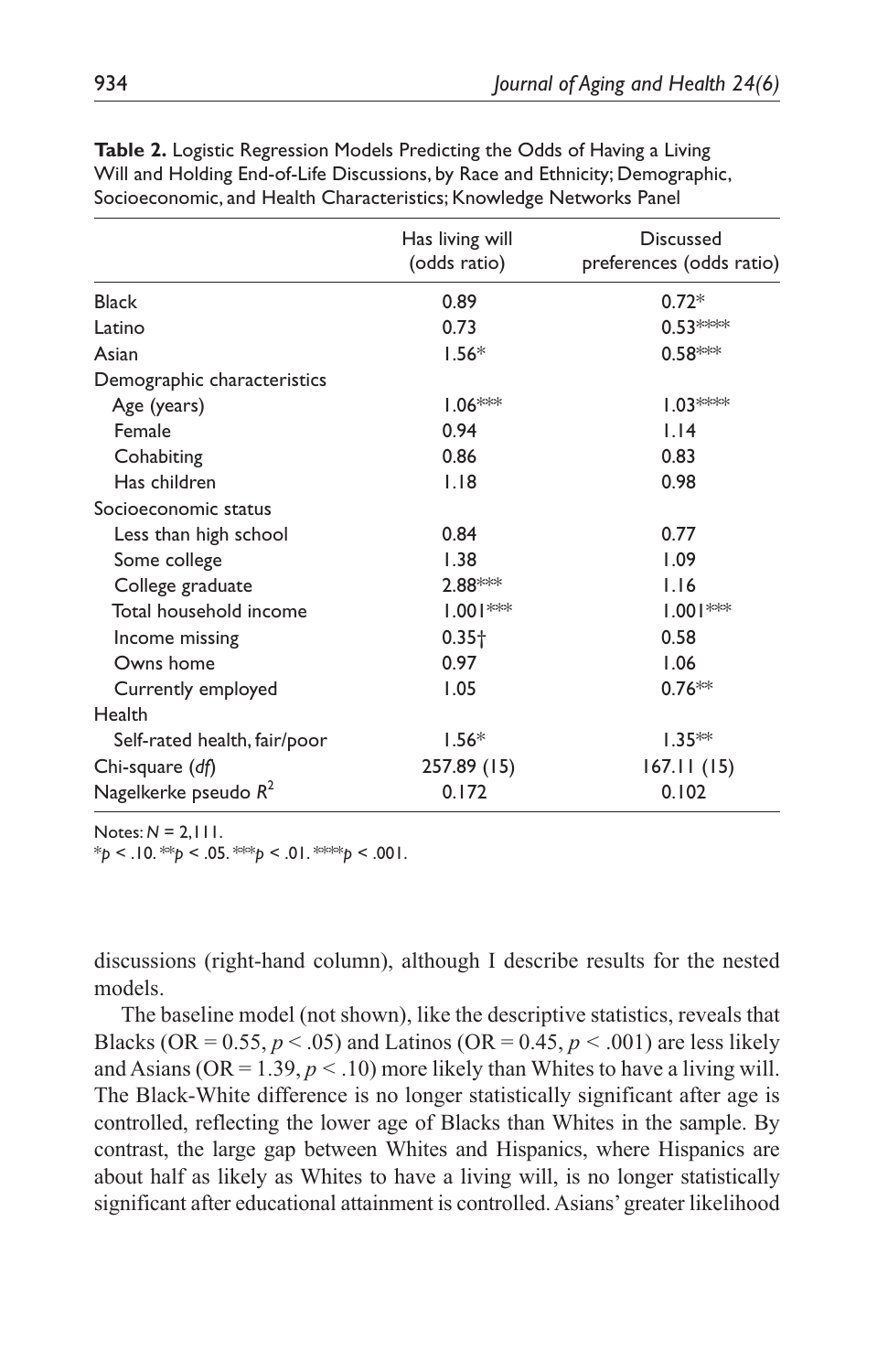of having a living will relative to Whites persists in the fully adjusted model. After health, SES, and demographics are controlled, Asians are 1.56 times as likely as Whites to have a living will. This is the only ethnic gap in formal planning that remains statistically significant in the fully adjusted models.

Pronounced racial and ethnic differences persist for discussions, however. In the fully adjusted model, the odds of discussing one's treatment preferences are  $0.72$  ( $p < .10$ ) for Blacks,  $0.53$  ( $p < .000$ ) for Hispanics, and  $0.58$  $(p < .01)$  for Asians, relative to Whites. The full models reveal several other important influences on end-of-life preparations. With each additional year of age, the odds of having a living will and discussing one's preferences increase by 6% and 3%, respectively (*p <* .000). A college education is associated with a greater likelihood of having a living will (OR = 1.88, *p <* .000), yet does not affect the odds of having discussions ( $OR = 1.16$ ,  $p = .24$ ). Household income is positively and significantly associated with both outcomes. Consistent with prior studies, persons in fair or poor health are  $56\%$  ( $p < .05$ ) and  $35\%$  $(p < .05)$  more likely than persons in good or better health to have executed a living will and held discussions, respectively. The full model explains a greater amount of variance in living will usage than in discussions (i.e., pseudo  $R^2$  values of .172 and .102, respectively).

#### *Moderation Analyses*

I next evaluate whether the effects of race and ethnicity on ACP differs significantly by health (fair/poor vs. good or better), age (a dichotomous measure indicating whether one is younger or older than age 50), home ownership (owns home vs. not), and whether one has a college degree. A Bonferroni correction was used to account for multiple comparisons. I estimated twoway interaction terms between each potential moderator and the racial categories of Black, Hispanic, and Asian. Of the 36 interactions tested (i.e., three racial categories, by four potential moderators, for three outcomes), just two were statistically significant at the *p <* .05 level. The Black-White gap in living will usage is moderated by education, and the Black-White gap in discussions is moderated by home ownership. For ease of presentation, the statistically significant interaction terms (net of all controls) are plotted in Figures 1 and 2.

Figure 1 shows the relative odds of having a living will. College graduates are significantly more likely than high school graduates to have a living will, yet the disparity is significantly larger among Blacks than among Whites. Whites with a college degree are 1.8 times as likely as their counterparts with a high school diploma to have a living will (*p <* .001), whereas the difference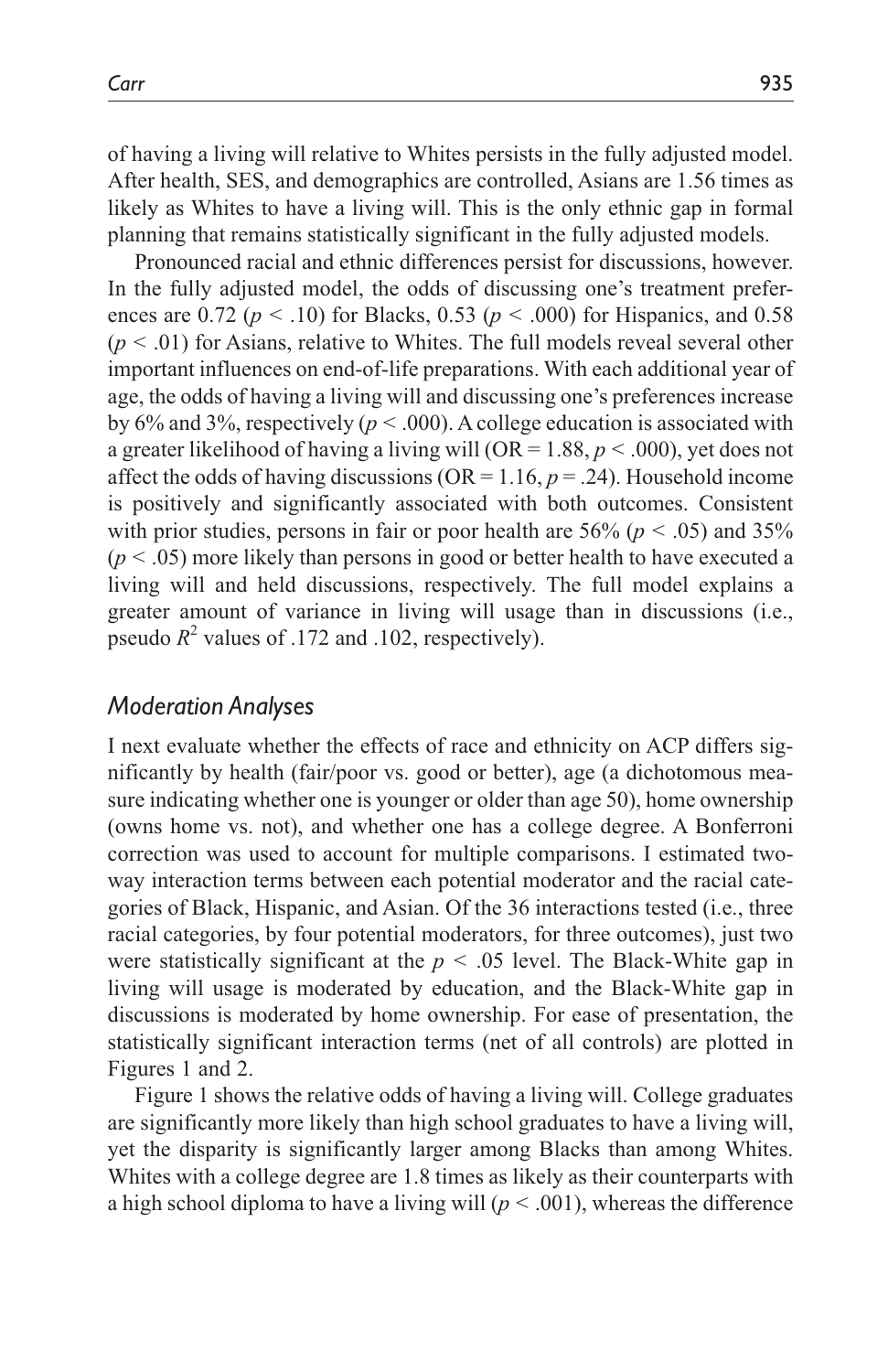

**Figure 1.** Relative odds of having a living will, by race and educational attainment (adjusted for all study independent variables)



**Figure 2.** Relative odds of discussing end-of-life treatment preferences, by race and home ownership status (adjusted for all study independent variables) Note: Statistically significant main and interaction effects denoted as *p* values below.  $*_{p}$  < .05. \*\**p* < .01. \*\**p* < .001.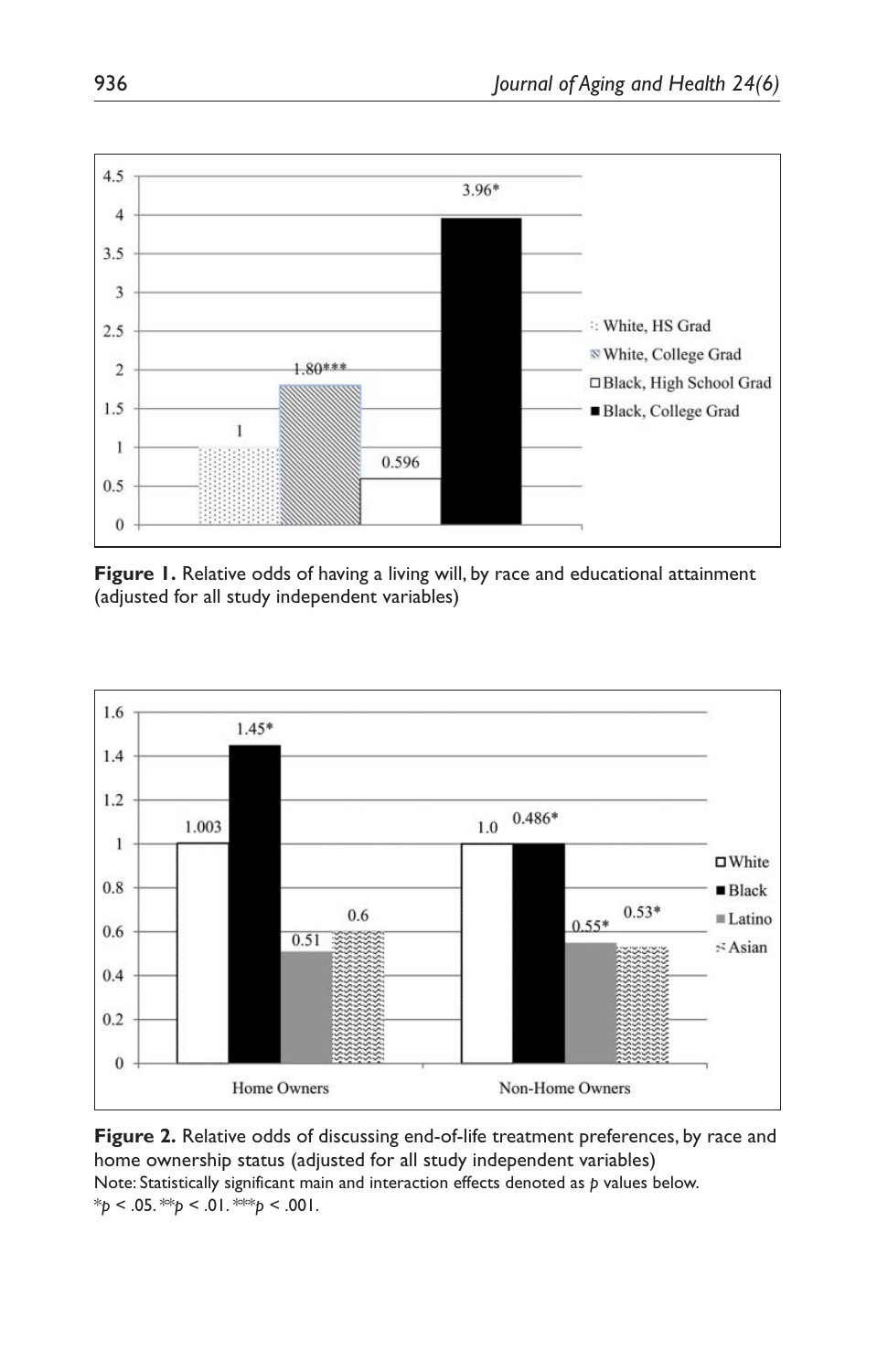is nearly sevenfold  $(3.96/0.596 = 6.64)$  among Blacks. Of the four subgroups plotted here, Black high school graduates are least likely to have a living will  $(OR = 0.596,$  relative to Whites with a high school diploma).

Similarly, Figure 2 reveals that socioeconomic resources moderate the effects of race on discussions. Among those who do not own homes, stark racial and ethnic disparities are documented—gaps that are consistent with other studies of ACP among older samples of ethnic minorities. Blacks ( $OR =$ 0.486, *p <* 0.05), Latinos (OR = 0.55, *p <* .05), and Asians (OR = 0.53, *p <* .05) are about half as likely as Whites to have discussed end-of-life issues, in the subsample of those who do not own homes; these effects are net of age, income, education, and all other study independent variables. Among home owners, by contrast, only one race and ethnic difference is statistically significant; Blacks are more likely than Whites to have discussed end-of-life issues ( $OR = 1.45$ ,  $p < .05$ ). The interaction term of Black by homeowner was statistically significant ( $p < .05$ ), yet the comparable interaction terms for Hispanic and Asian ethnicity were not statistically significant. Thus, among Blacks, social class differentiates those who do and do not make end-of-life preparations; however, the Asian-White and Latino-White differences documented do not differ significantly based on educational attainment or home ownership.

# *What Accounts Are Offered for Not Preparing for the End of Life?*

The results thus far suggest that ethnic minorities are less likely than Whites to do ACP, but these effects are not as pronounced as found in past studies, and the Black-White gap is limited to socioeconomically disadvantaged subpopulations. The final aim is to describe the reasons why one did not engage in planning. Among those without a living will (*n* = 1,578, 76% of sample) or a DPAHC (*n* = 1,530, 73%), the most common explanations were, "My health is currently good" (28% and 33%), "My preferences are already known by others" (29% and 31%), "I have not thought about my preferences" (25% and 29%), and "I don't want to think about dying" (26% and 27%), respectively. Three of these reasons were also the most common explanations for why one has not had discussions ( $n = 893, 43\%$ ): "haven't thought about preferences" (38%), "health is good" (32%), and "don't want to think about death and dying" (35%).

The most rarely endorsed explanations were the belief that the measure would be ineffective (3%-4% across all outcomes) and not knowing the measure existed (3%-4% across all outcomes). However, the rarely endorsed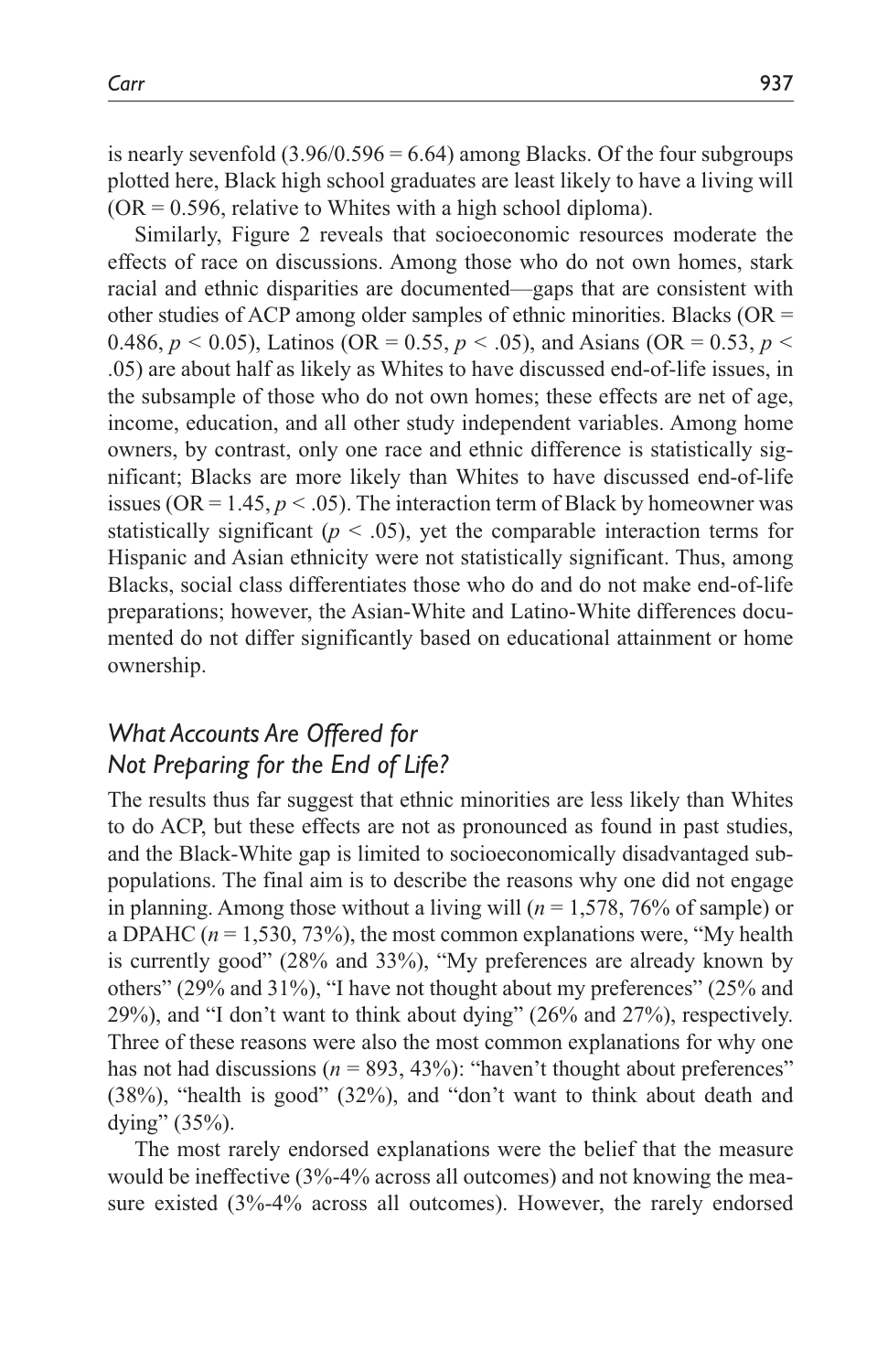explanations evidence the starkest racial and ethnic differences. I conducted ANOVA with post hoc tests to evaluate race and ethnic differences in each of the eight reasons, for each of the three outcomes. Of the 24 analyses, 11 yielded statistically significant differences; I detected more racial and ethnic differences in the explanations offered for formal versus informal planning. These results are plotted in Figures 3a to 3c.

Figure 3a displays the reasons why one does not have a living will. Asians are most likely to say that it would not affect treatment and that they don't want to think about dying. By contrast, Whites are most likely to say that their preferences are known by others. The most commonly cited reason among Blacks, like Asians, was they didn't want to think about dying. Although it was rare for any ethnic group to say they didn't know the measure existed, Latinos are significantly more likely than others to offer this response. Generally similar findings emerge for DPAHC appointments, as shown in Figure 3b. Asians believe that it will not affect treatment, whereas Whites are most likely to say that their preferences are known to others. Asians are far more likely than the other three groups to say they don't want to burden family and don't want to think about dying.

Finally, Figure 3c focuses on discussions. Latinos are significantly more likely than Whites to say they didn't know they had this option, whereas Latinos and Asians are most likely to say that they don't know how to broach such discussions. No statistically significant ethnic differences were found in endorsements of the other four reasons. In sum, the results suggest that the obstacles to planning are based more on denial and avoidance, especially among Asians and less on cognitive or knowledge obstacles—although knowledge obstacles were often cited by Hispanics. Few said they were afraid of burdening others, although this view was most commonly endorsed among Asians.

## **Discussion**

The study results shows that race and ethnicity are neither uniformly nor negatively associated with end-of-life planning. These findings stand in stark contrast with qualitative studies (e.g., Perkins, Geppert, Gonzales, Cortez, & Hazuda, 2002), national surveys based on samples of older adults (e.g. Hopp, 2000), and clinical samples (e.g., Carr, 2011a; Smith et al., 2008), which show pronounced Black-White and Latino-White gaps that persist net of SES, demographic, health, and religious characteristics. The discrepancy in findings could reflect distinctive aspects of the KN sample. By design, all persons are in stable romantic partnerships; thus, sample members are likely "positively" selected on SES, especially African Americans. In the general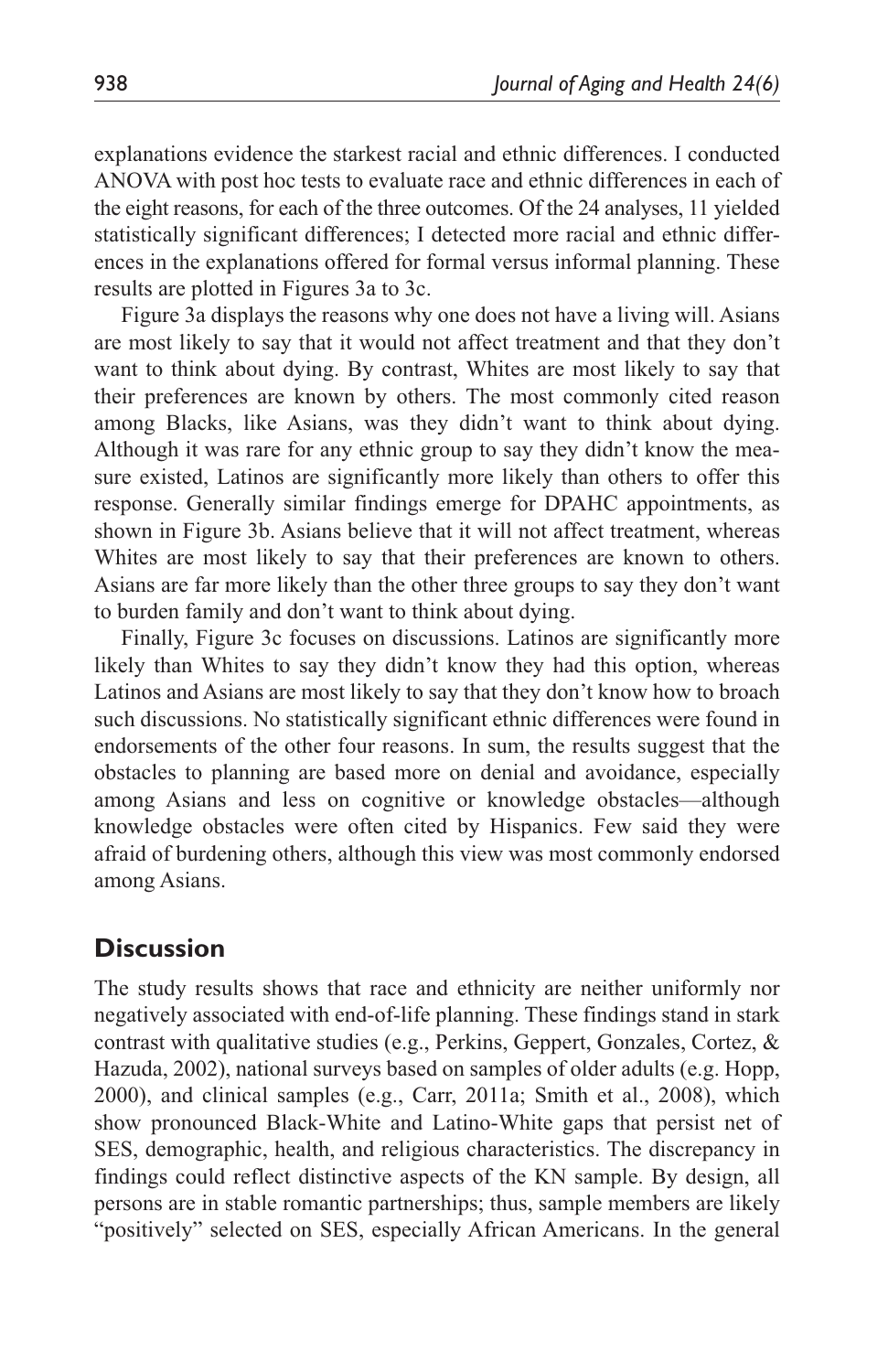

**Figure 3a.** Proportion of persons without a living will (*n* = 1,578) naming each explanation

Note: No statistically significant differences for proportions saying, "haven't thought about preferences," "don't know how to do this," "health is good," and "don't want to burden others." Results are presented from analysis of variance (ANOVA; *df* = 3). Chi-square values and significance levels are presented in parentheses, whose *p* values are provided below. \**p <* .05. \*\**p <* .01. \*\*\**p <* .001.



**Figure 3b.** Proportion of persons without a DPAHC (*n* = 1,530) naming each explanation

Note: No statistically significant differences for proportions saying, "haven't thought about preferences," "don't know how to do this," and "health is good." Results are presented from analysis of variance (ANOVA; *df* = 3). Chi-square values and significance levels are presented in parentheses, whose p values are provided below. \**p <* .05. \*\**p <* .01. \*\*\**p <* .001.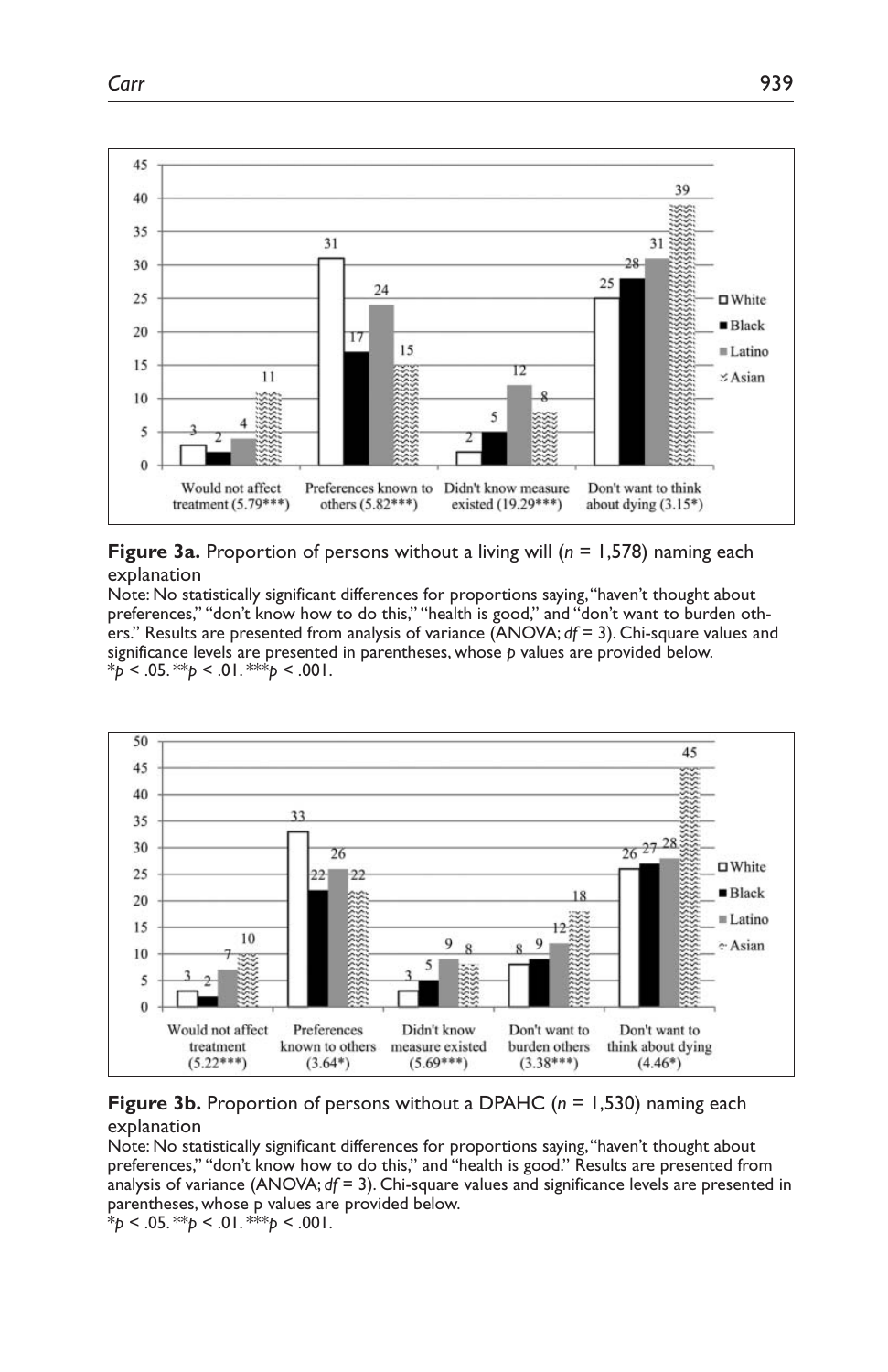

**Figure 3c.** Proportion of persons who have not had discussions (*n* = 893) naming each explanation

Note: No statistically significant differences for proportions saying, "it would not affect treatment." "haven't thought about preferences," "preferences known to others," "health is good," "don't want to burden others," and "don't want to think about dying." Results are presented from analyses of variance (ANOVA; *df* = 3). Chi-square values and significance levels are presented in parentheses whose *p* values are provided below. \**p <* .05. \*\**p <* .01. \*\*\**p <* .001.

population, African Americans have much lower rates than Whites in the categories marrying and staying married; marriage is both a consequence and predictor of economic standing. The discrepancy also may reflect the relatively young age and good health of the KN sample.

Although the race differences documented here are not as steep or sweeping as detected elsewhere, several clear patterns emerge. First, Latinos are less likely than Whites to do all three types of planning, although the gap in DPAHC usage was fully accounted for by their relatively young age and the gap in living will usage was accounted for by their lower educational attainment, relative to Whites. Latinos remain only half as likely as Whites to discuss their treatment preferences in the fully adjusted models. Moderation analyses showed that this difference was not significantly different for higher- versus lower SES Latinos; two-way interaction terms between home ownership and college education, by Hispanic ethnicity, were not statistically significant.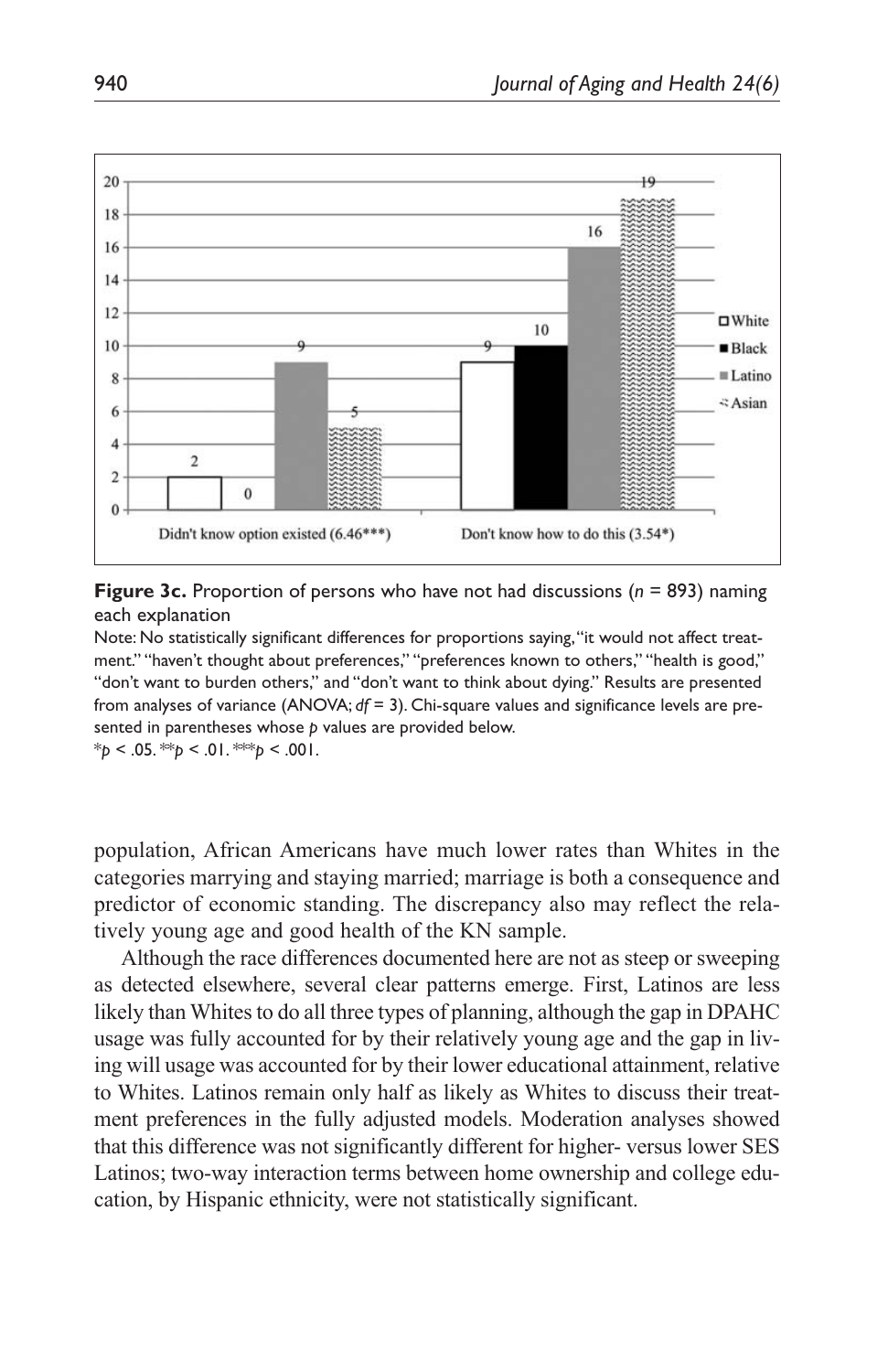However, Latinos also are more likely than other sample members to mention cognitive or informational obstacles to ACP. They are significantly more likely than Whites to say that they didn't know about each of the three ACP options and also were more likely to say they didn't know how to broach a discussion about end-of-life issues. These results suggest that informational campaigns targeted at Latino communities would be useful in encouraging ACP, although this information would need to be presented in a nonthreatening manner, given that about a third of Latinos attributed their lack of ACP to their desire to avoid thoughts of death.

Asians also are more likely than Whites to say that they do not do ACP because they don't want to think about dying. Interestingly, Asians are only 58% as likely as Whites to hold discussions, but are 56% more likely to have a living will. These findings are consistent with prior qualitative work showing that Asians are more likely than other ethnic groups to rely on formal documents, yet do not want to discuss issues related to death due to a fear that such a conversation will bring on a death (e.g., Lee, 2009). Interventions targeted at Asian communities should convey that formal planning in the absence of discussions may not be effective in conveying one's preferences (Fagerlin & Schneider, 2004).

Finally, I did not find statistically significant differences between Blacks and Whites for formal planning in the initial regression models, yet moderation analyses revealed that such racial differences emerge only in lower SES populations. Black college graduates are more likely than their White counterparts to have a living will, whereas Black high school graduates are less likely than their White counterparts to have a living will. The Black-White gap in discussions is statistically significantly only among those who do not own homes. Prior research suggests that one reason why Blacks do not engage in ACP is that they are less likely to own homes and hold assets, and thus, are less likely to do estate planning—an action that often triggers the writing of ACP documents (Carr, 2011b). Consistent with this finding, my results show that among homeowners, Blacks are slightly more likely than Whites to own a home. These findings are broadly consistent with prior studies of the role of education, acculturation, and the accumulation of economic resources in minimizing historical subgroup disparities in health outcomes ranging from cancer to birth rates to health behaviors (Balcazar, Castro, & Krull, 1995; Mosher, Williams, & Johnson, 1992).

#### *Limitations*

Several limitations may weaken the generalizability of the study findings. By design, the sample includes only those in marital or cohabiting relationships.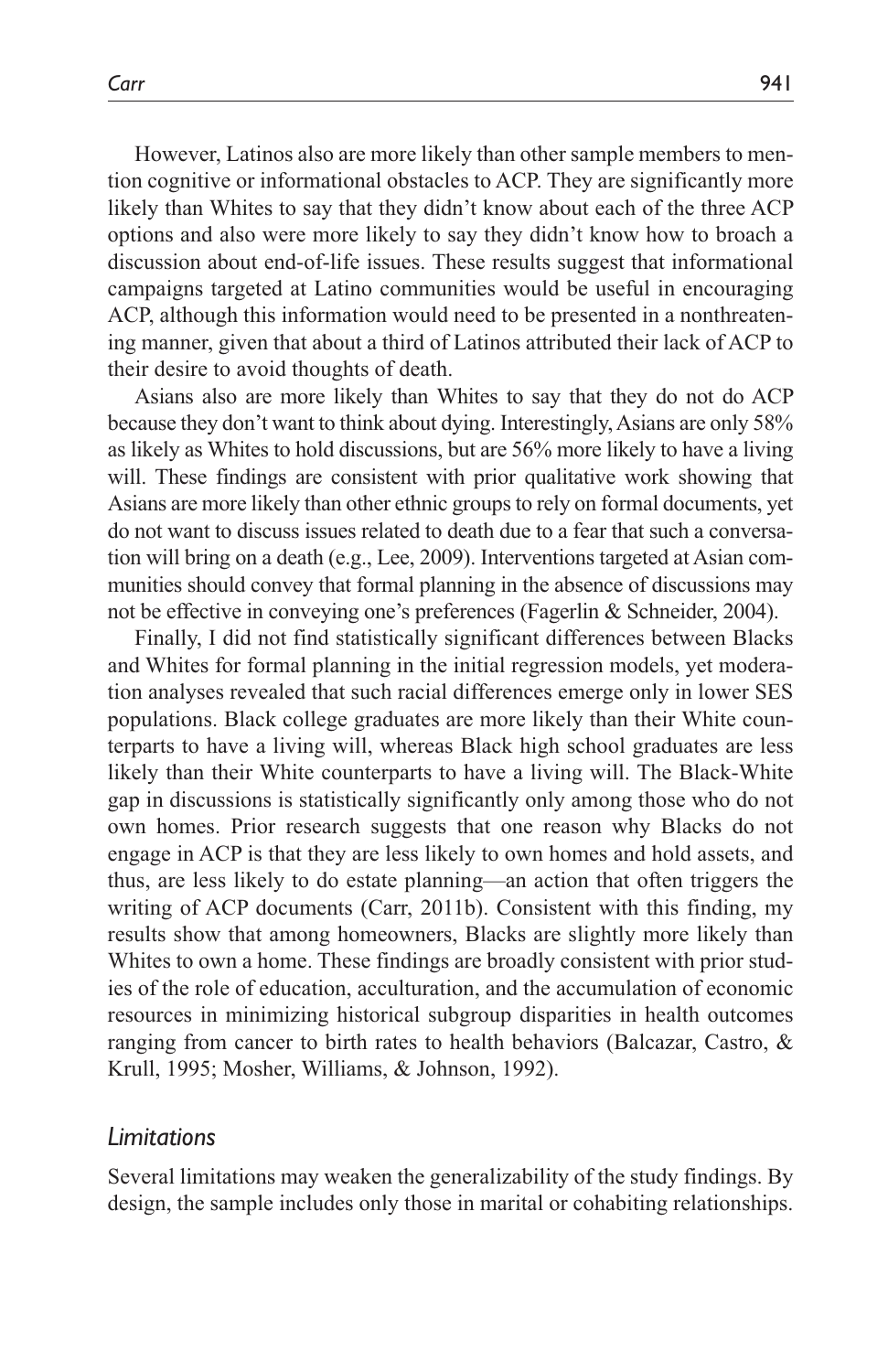As noted early, the sample is likely positively selected for Blacks in particular, given very low rates of marriage among young and midlife Black Americans today (U.S. Census Bureau, 2006). I compared socioeconomic characteristics of the analytic sample with 2010 U.S. Census data and found that the average household income and proportion who graduated college were similar for Whites and Asians in the two samples, yet much more disparate for Blacks and Latinos.

For instance, 14% of all Latinos in the United States reported having a college degree in 2010, compared to 26% in the analytic sample. Although the proportions of Blacks with a college degree were nearly identical in the two data sources (21% vs. 20%), the average household income showed a clear positive bias in the KN study (US\$49,000 vs. US\$32,500 in the Census). Despite this positive selection bias in the composition of the KN, it is important to recall that the moderation analyses still revealed steep racial disparities in ACP among those with fewer economic assets, measured in terms of home ownership. Thus, we can reasonably conclude that ACP racial disparities exist among disadvantaged populations.

A second limitation is that interviews were conducted in English, thus non-English speakers were excluded. This could potentially bias the subsamples of Asians and Latinos in particular, as those who are fluent in English may be more acculturated and thus more likely to engage in ACP than their peers who do not speak English. However, this bias is presumably small. According to 2007 American Community Survey data, of persons who spoke Spanish or Asian languages at home, only 10.7% and 5.4%, respectively, reported that they could not speak English (Shin & Kominski, 2010).

Third, the KN study includes only a single indicator of health; the study would be strengthened by considering a broader range of health characteristics, especially early-life risk factors such as body mass index (BMI) and blood pressure, as well as an indicator of access to health care. However, the simple self-rated health measure is widely regarded as a highly effective predictor of adult mortality and is a more accurate predictor of mortality than physician assessments of a patient's health (Ferraro & Farmer, 1999).

Fourth, KN includes only basic demographic, SES, and health information; a broader range of psychological, religious, and experiential factors would be useful to further explicate subgroup differences in ACP. Such factors might include religious and cultural beliefs regarding death and specific medical treatments, communication and problem-solving styles, language and literacy measures, and past experience with significant others' deaths. The multivariate models presented here had fairly weak explanatory power (pseudo  $R^2$  values < .20); a fuller range of influences should be considered.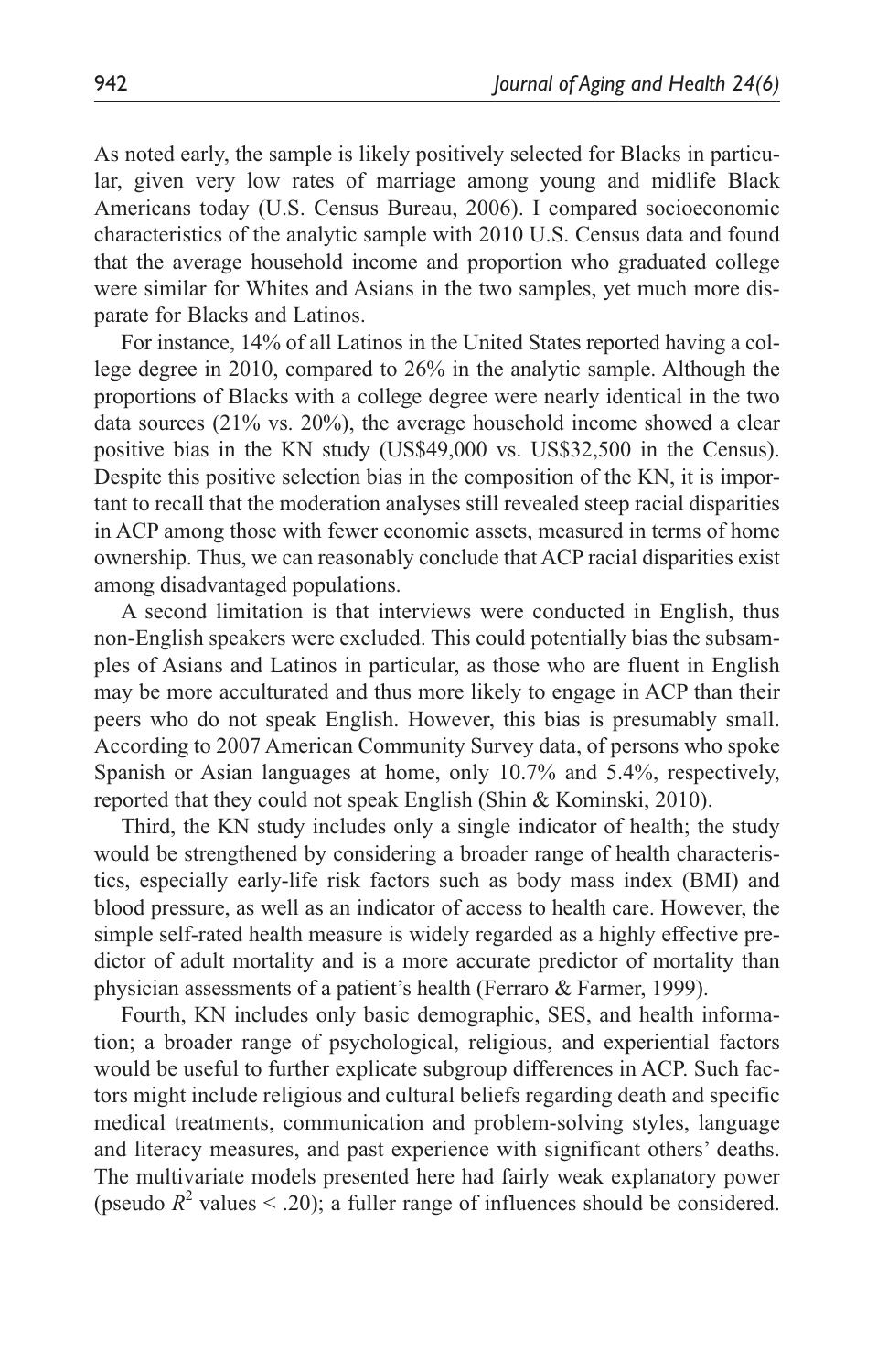Finally, although sample members were given the opportunity to say why they did not do ACP, they had only a limited set of response categories. Openended interviews asking people to provide their own accounts for why they did or did not engage in ACP would provide further insights into the obstacles to and facilitators of ACP.

Despite these limitations, this study is the only one I know of to investigate three aspects of ACP among an ethnically and racially diverse sample of adults aged 18 to 64; other studies draw on either population-based samples of older adults (aged 65 and older; for example, Hopp, 2000) or clinical and/or nursing home–based samples of older adults (Carr, 2011a; Smith et al., 2008). It is essential to document patterns of and obstacles to ACP among adults when they are still relatively young and healthy, especially in ethnic minority populations. Given the early onset of major health conditions, including heart disease, dementia, and cancer, among Blacks and Latinos relative to Whites, and especially among Blacks and Latinos of low SES (Cowie et al., 1989; Jones & Hall, 2006; Livney et al., 2011; Newman, 2005), it is critical that obstacles to ACP among young and midlife adults are recognized. ACP interventions targeted to persons aged 65 and older may be "too late" for persons who become incapacitated at younger ages.

#### *Conclusion*

In sum, this study documented modest racial and ethnic differences in ACP and showed that particular ethnic groups are partial (or resistant) to different aspects of planning. Although Asians have particularly high levels of formal planning, they are less likely than Whites to have discussions. Latinos are least likely to engage in any of the four types of planning. The Black-White gap, by contrast, is revealed only for low SES populations.

However, this attention to ethnic differences should not draw attention away from the study's most jarring finding: Less than one third of any ethnic group has engaged in formal ACP. These low rates are even more disheartening when one considers that the sample includes only partnered persons; prior work shows that married persons are more likely than their unmarried counterparts to do ACP (Hopp, 2000). Although slightly more than half have held discussions, discussions in the absence of formal documents are of limited value, if a loved one must convey an incapacitated patient's treatment preferences in a clinical setting (Rhodes & Teno, 2009).

These findings suggest that broad, population-level programs should be implemented to increase rates of ACP, especially among younger and midlife adults. One way to ensure that older adults specifically have access to ACP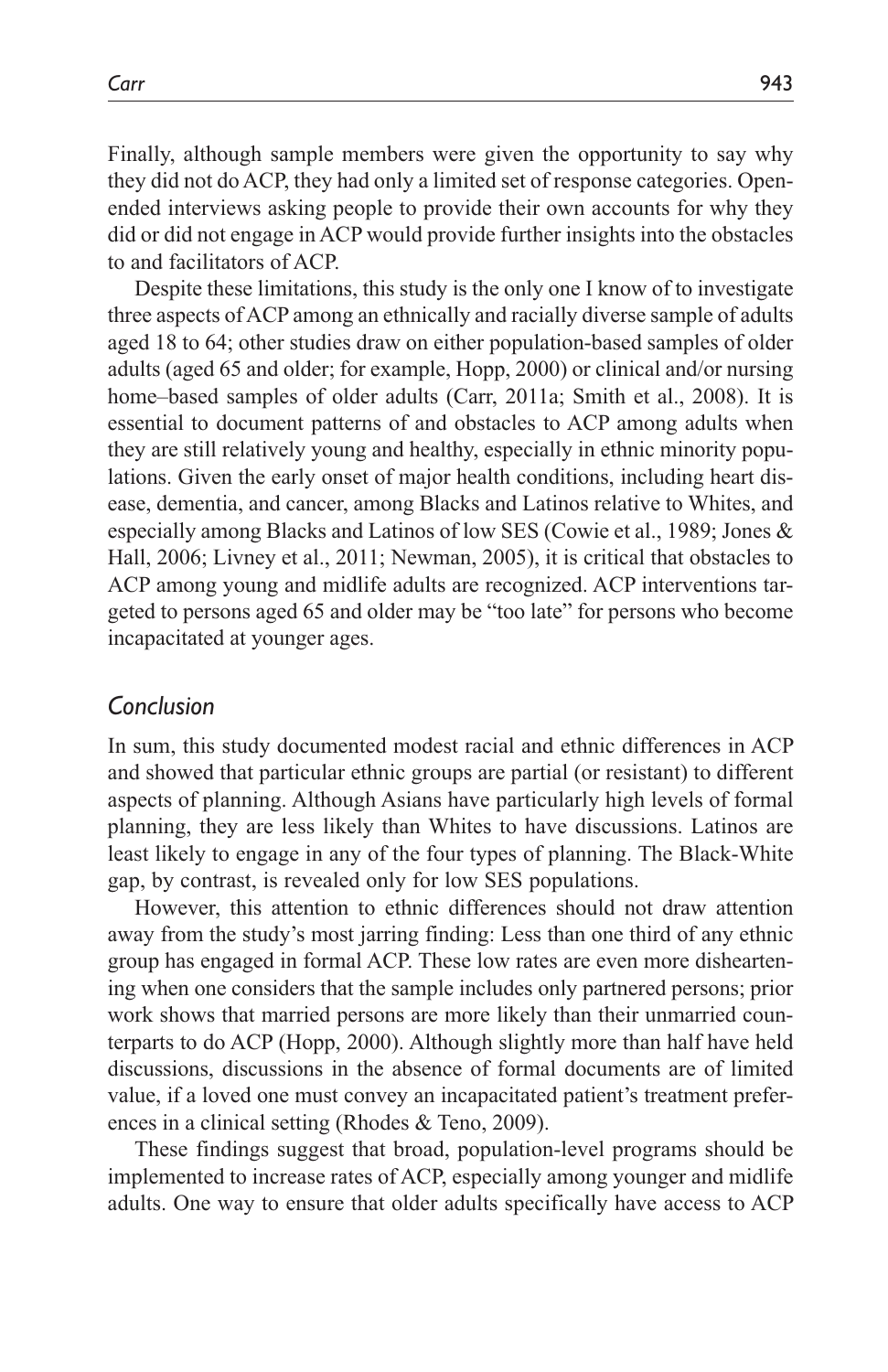tools is to revitalize the original Patient Protection and Affordable Care Act (PPACA) proposal to include one voluntary ACP session as an option included in the annual wellness visit for Medicare beneficiaries. This benefit would give all older patients the opportunity to discuss their treatment preferences with a health care provider. However, political uproar regarding (unsubstantiated) fear of "death panels" contributed to President Barack Obama's deletion of the proposed benefit from PPACA in January 2011 (Pear, 2011). This relatively lowcost aspect of the proposed health care reform may be one step toward ensuring a better quality death for older adults. However, given the earlier onset of major illnesses among Blacks and Hispanics relative to Whites—and a likely amplification of this pattern among future cohorts of adults given high rates of childhood obesity and diabetes among these populations—the proposed PPACA benefit may be too little, too late. The expansion of this benefit to also cover Medicaid populations and ACP information programs delivered in community centers, houses of worship, and workplaces also may be effective strategies.

#### **Declaration of Conflicting Interests**

The author declared no potential conflicts of interest with respect to the research, authorship, and/or publication of this article.

### **Funding**

The author disclosed receipt of the following financial support for the research, authorship, and/or publication of this article: This work was supported by the National Center for Family and Marriage Research at Bowling Green State University. Sara Moorman and Megumi Inoue provided helpful assistance.

#### **References**

- Balcazar, H., Castro, F. G., & Krull, J. L. (1995). Cancer risk reduction in Mexican American women: The role of acculturation, education, and health risk factors. *Health Education Quarterly, 22*, 61-84.
- Barnato, A. E., Anthony, D. L., Skinner, J., Gallagher, P. M., & Fisher, E. S. (2009). Racial and ethnic differences in preferences for end-of-life treatment. *Journal of General Internal Medicine, 24*, 695-701.
- Blackhall, L. J., Murphy, S. T., Frank, G., Michel, V., & Azen, S. (1995). Ethnicity and attitudes toward patient autonomy. *JAMA, 274*, 820-825.
- Breen, C. M., Abernathy, A. P., Abbott, K. H., & Tulsky, J. A. (2001). Conflict associated with decisions to limit life-sustaining treatment in intensive-care units. *Journal of General and Internal Medicine, 16*, 283-289.
- Carr, D. (2011a). Racial differences in end-of-life planning: Why don't Blacks and Latinos prepare for the inevitable? *Omega: The Journal of Death and Dying, 63*, 1-20.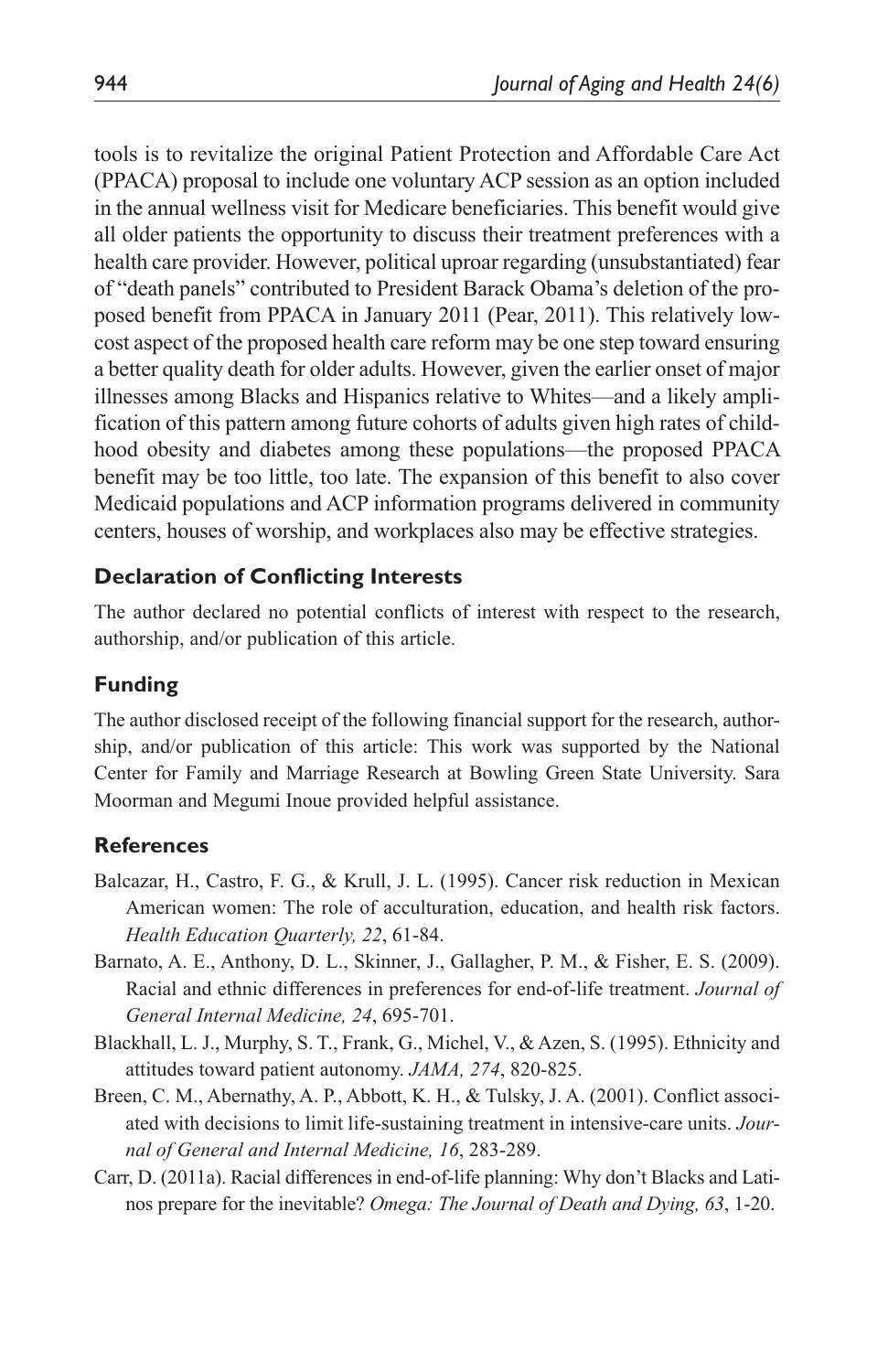- Carr, D. (2011b, November). *Why don't older adults prepare for the end of life? The social stratification of advance care planning*. Paper presented at Living in a High Inequality Regime conference, Stanford University, Stanford, CA.
- Chang, L., & Krosnick, J. A. (2009). National surveys via RDD telephone interviewing versus the Internet. *Public Opinion Quarterly, 73*, 641-678.
- Cowie, C. C., Port, F. K., Wolfe, R. A., Savage, P. J., Moll, P. P., & Hawthorne, V. W. (1989). Disparities in incidence of diabetic end-stage renal disease according to race and type of diabetes. *New England Journal of Medicine, 321*, 1074-1079.
- Degenholtz, H. B., Arnold, R. A., Meisel, A., & Lave, J. R. (2002). Persistence of racial disparities in advance care plan documents among nursing home residents. *Journal of the American Geriatrics Society, 50*, 378-381.
- Detering, K. M., Hancock, A. D., Reade, M. C., & Silvester, W. (2010). The impact of advance care planning on end of life care in elderly patients: Randomised controlled trial. *British Medical Journal(Clinical Research Ed.)*, 340, c1345. doi: 10.1136=bmj.c1345
- Doukas, D. J., & Hardwig, J. (2003). Using the family covenant in planning end of life care: Obligations and promises of patients, families, and physicians. *Journal of the American Geriatrics Society, 51*, 1155-1158.
- Eleazer, G. P., Hornung, C. A., Egbert, C. B., Egbert, J. R., Eng, C., & Hedgepeth, J. (1996). The relationship between ethnicity and advance directives in a frail older population. *Journal of the American Geriatrics Society, 44*, 938-943.
- Fagerlin, A., & Schneider, C. (2004). Enough: The failure of the living will. *Hastings Center Report*, pp. 30-42.
- Ferraro, K. F., & Farmer, M. (1999). Utility of health data from social surveys: Is there a gold standard for measuring morbidity? *American Sociological Review, 64*, 303-315.
- Field, M., & Cassel, C. (1997). *Approaching death*. Washington, DC: National Academy Press.
- Frank, G., Blackhall, L. J., Michel, V., Murphy, S. T., Azen, S. P., & Park, K. (1998). A discourse of relationships in bioethics: Patient autonomy and end-of-life decision making among elderly Korean Americans. *Medical Anthropology Quarterly, 12*, 403-423.
- Gerst, K., & Burr. J. (2008). Planning for end-of-life care: Black-White differences in the completion of advance directives. *Research on Aging, 30*, 428-449.
- Hanchate, A., Kronman, A. C., Young-Xu, Y., Ash, A. S., & Emanuel, E. (2009). Racial and ethnic differences in end of life costs: Why do minorities cost more than Whites? *Archives of Internal Medicine, 169*, 493-501.
- Hopp, F. (2000). Preferences for surrogate decision makers, informal communication and advance directives among community-dwelling elders: Results from a national study. *The Gerontologist, 40*, 449-457.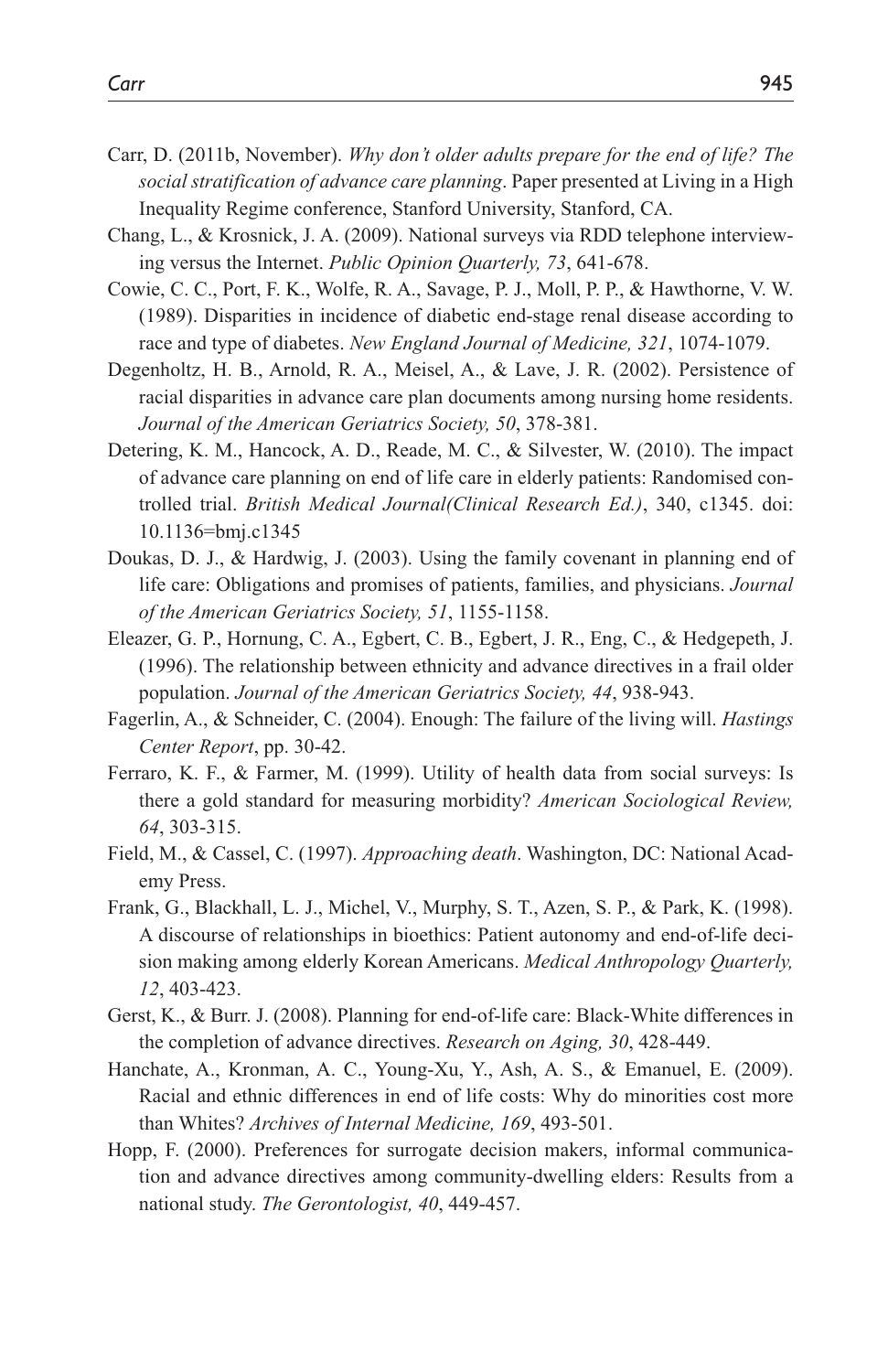- Hopp, F., & Duffy, S. A. (2000). Racial variations in end of life care. *Journal of American Geriatrics Society, 48*, 658-663.
- Jones, D. W., & Hall, J. E. (2006). Racial and ethnic differences in blood pressure: Biology and sociology. *Circulation, 114*, 2757-2759.
- Kalish, R. A., & Reynolds, D. K. (1981). *Death and ethnicity: A psychocultural study.* Amityville, NY: Baywood.
- Keister, L. A., & Moller, S. (2000). Wealth inequality in the United States. *Annual Review of Sociology, 26*, 63-81.
- Kelley, A. S., Ettner, S. L., Morrison, S., Du, Q., Wenger, N. S., & Sarkisian, C. (2011). Determinants of medical expenditures in the last 6 months of life. *Annals of Internal Medicine, 154*, 235-242.
- Kwak, J., & Haley, W. E. (2005). Current research findings on end of life decision making among racially or ethnically diverse groups. *The Gerontologist, 45*, 634-641.
- Lee, S. K. (2009). East Asian attitudes toward death: A search for the ways to help East Asian elderly dying in contemporary America. *The Permanente Journal, 13*, 55-60.
- Livney, M. G., Clark, C. M., Karlawish, J. H., Cartmell, S., Nunez-Lopez, J., Xie, S. X., . . . Arnold, S.E. (2011). Ethnoracial differences in the clinical characteristics of Alzheimer disease at initial presentation at an urban Alzheimer's disease center. *American Journal of Geriatric Psychiatry, 19*, 430-439.
- Loggers, E. T., Maciejewski, P. K., Paulk, E., DeSanto-Madeya, S., Nilsson, M., Viswanath, K., . . . Prigerson, H. G. (2009). Racial differences in predictors of intensive end of life care in advanced cancer patients. *Journal of Clinical Oncology, 27*, 5559-5564.
- Moorman, S., & Inoue, M. (November 2011). *Age, self-reported health, and end-oflife planning among young and middle-aged American couples*. Paper presented at annual meetings of the Gerontological Society of America, Boston, MA.
- Morrison, R. S., Zayas, L. H., Mulvihill, M., Baskin, S. A., & Meier, D. E. (1998). Barriers to completion of health care proxies. *Archives of Internal Medicine, 158*, 2493-2497.
- Mosher W. D., Williams, L. B., & Johnson, D. P. (1992). Religion and fertility in the United States: New patterns. *Demography, 29*, 199-214.
- Muni, S., Engelberg, R., Treece, P., Dotolo, D., & Curtis, J. (2011). The influence of race & ethnicity and socioeconomic status on end-of-life care in the ICU. *Chest, 39*, 1025-1033.
- Newman, L. A. (2005). Breast cancer in African American women. *The Oncologist, 10*, 1-14.